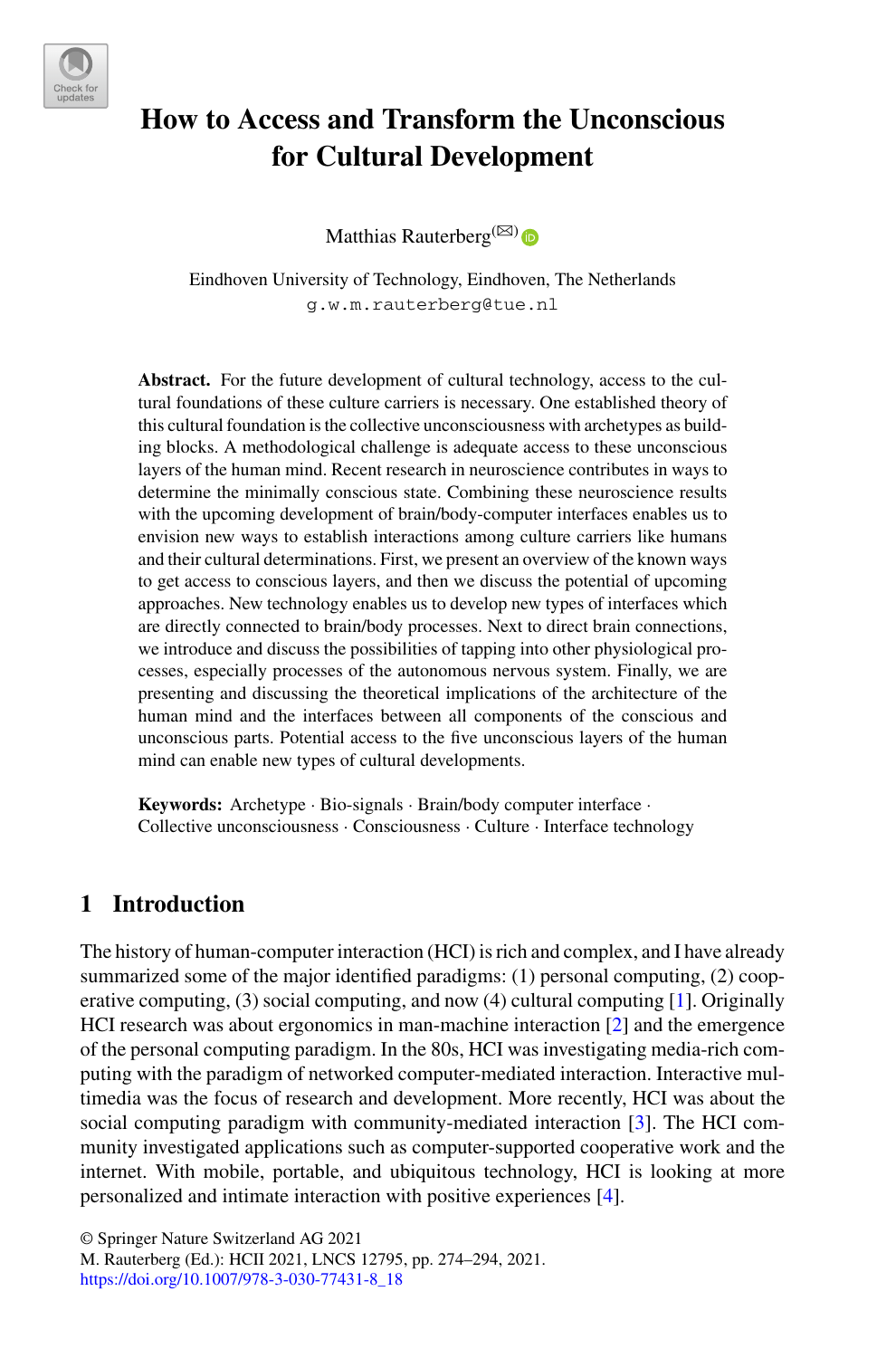Several concepts have emerged in recent years for the future directions of HCI: ubiquitous, nomadic, mixed-reality computing, and so on. In general, all these new directions have some common properties: (1) the disappearing computer; (2) the ease of use and positive experience, and (3) the building of communities. Hence, I am exploring new ways for a novel direction in human-computer interaction named 'cultural computing', which aims to provide a new medium for cultural translation and unconscious metamorphosis [5].

In essence, cultural computing integrates verbal and nonverbal information, which proposes an emerging research area in "which computers can improve the exchange of cultural information by using cultural models" [6, p. 2]. This new field utilizes the behavior and lifestyles of humans in each culture to share common or peculiar aspects of different cultures. "At a more advanced level, culture could be viewed as an amalgamation of potentially related and relatively durable societal characteristics that describe an identifiable human population, such as a nation or ethnic group" [7, p. 17]. According to Minkov [7] all existing theories and concepts of culture can be categorized as follows:  $(C1)$  culture as mental programming or software of the mind (e.g. [8]);  $(C2)$ the sum of all created artifacts by individuals and residing outside them (e.g. art objects, clothing, work instruments, residential constructions, etc.); (C3) culture consists of all conventional patterns (i.e. all thoughts, activities, and artifacts passed on from generation to generation); (C4) culture as a set of shared meanings encoded into the norms that constitute them; (C5) culture as a collection of individual values, beliefs, attitudes, even aspects of personality, and aggregated to the societal level; and finally (C6) culture as a pure human construct completely bounded by the measurement methods. I can agree with all six categories because they just express the complexity by emphasizing different perspectives. I think these different views do not compete nor contradict but complement each other; different research communities have their specific preferences (computer scientists prefer C1, ethnographers C2, anthropologists C3 and/or C4, culturologists C5, and operationalists C6). To reduce this complexity and focus our research the interesting question is: Are there different aspects that all cultures have in common?

In sum, cultural constituents can be found on a personal, societal, and even universal layer. The universal aspects of culture are captured in the 'collective unconsciousness' (CU) as Jung defined [9, p. 42]: "The collective unconscious is a part of the psyche which can be negatively distinguished from a personal unconscious by the fact that it does not, like the latter, owe its existence to personal experience and consequently is not a personal acquisition. While the personal unconscious is made up essentially of contents which have at one time been conscious but which have disappeared from consciousness through having been forgotten or repressed, the contents of the collective unconscious have never been in consciousness, and therefore have never been individually acquired, but owe their existence exclusively to heredity.Whereas the personal unconscious consists for the most part of *complexes*, the content of the collective unconscious is made up essentially of *archetypes*." One of the central research questions is now how to get access to this CU and how to influence/transform it (if at all possible)? Before I can provide preliminary answers to these two questions, I have to discuss state of the art around 'consciousness'.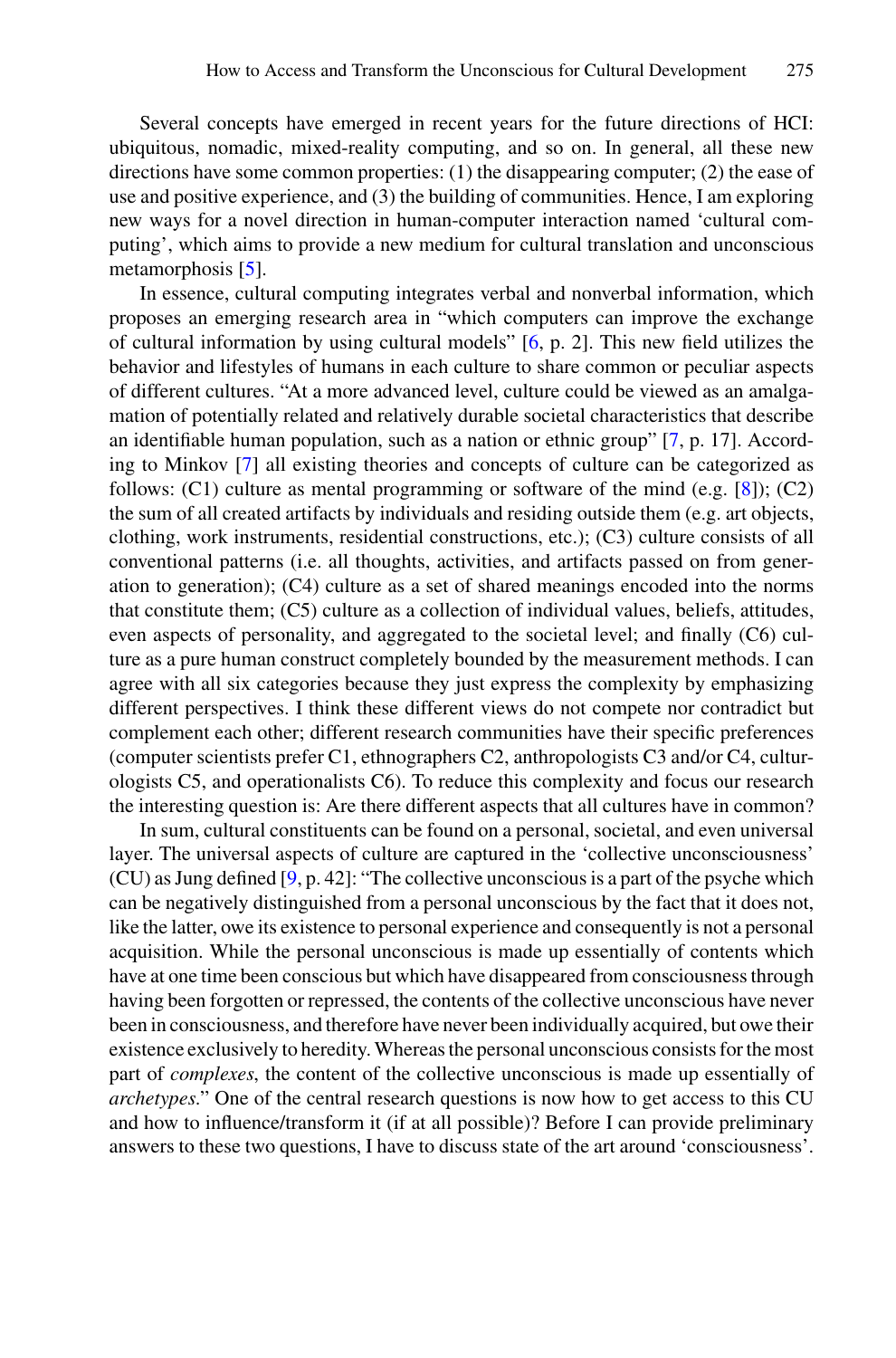# **2 The Conscious-Non-conscious Dimension**

Consciousness is *sentience* or *awareness* of internal and external existence. Despite millennia of analyses, definitions, explanations, and debates by philosophers and scientists, consciousness remains puzzling and controversial, being a very familiar but also a mysterious aspect of our life [10]. Perhaps the only widely agreed notion about the topic is the assumption that it exists [11]. Opinions differ about what exactly needs to be studied and explained as consciousness. Sometimes, it is synonymous with the mind, and at other times, an aspect of it. In the past, it was one's *inner life*, the world of introspection, of private thought, imagination, and volition [12]. Today, it often includes attention, cognition, experience, feeling, intuition, or perception [13]. It may be awareness, awareness of awareness, or self-awareness. There might be different levels or orders of consciousness, or different kinds of consciousness, or just one kind with different features [14]. Other questions include whether only humans are conscious, all animals, or even the whole universe. The disparate range of research, notions, and speculations raises doubts about whether the right questions are being asked [15].

Examples of the range of descriptions, definitions, or explanations are broad and diverse: (i) simple wakefulness, one's sense of selfhood or soul explored by introspectively *looking within*; (ii) being a metaphorical *stream* of contents, or being a mental state, mental event or mental process of the brain; (iii) having qualia and subjectivity; (iv) being the 'something that it is like' to 'have' or 'be' it; (v) being the *inner theatre* or the executive control system of the mind; and many more. As Crane put it: "The standard philosophical picture of the propositional attitudes [of the unconsciousness; added by author] is a mixture of important truths—the functionalist truisms about their dispositional profile, the ideas of direction of fit and representational content—and some unrealistic and misguided dogmas, such as relations to propositions, the pursuit of a compositional semantics for intentional states, or for sentences in a language of thought" [16, p. 20].

Plenty of evidence for unconscious processing has been accumulated in research areas of perceptual, affective, semantic, motor, and self-regulatory processes. "A variety of methods have been used, including subliminal priming, in which normal participants are presented with stimulus material for such short duration that it cannot be consciously perceived, and supraliminal manipulations, in which participants are aware of the stimulus material (e.g., scrambled sentences, hidden rules) but unaware of how it affects them. Evidence for unconscious processing is obtained if such manipulations reliably affect perception, feelings, judgments, or behavior in spite of participants' reported unawareness. Further evidence for unconscious processing comes from studies on patients with brain lesions… Some of these lesions appear to wipe out aspects of conscious processing while leaving intact lower-order unconscious processes of which patients are completely unaware" [17, p. 198].

#### **2.1 Historical Approaches**

At of the end of the 19th century when psychology emerged out of philosophy as a scientific discipline, most psychologists were interested in *consciousness*. They sought to examine the structure and elements of their thoughts and subjective experiences through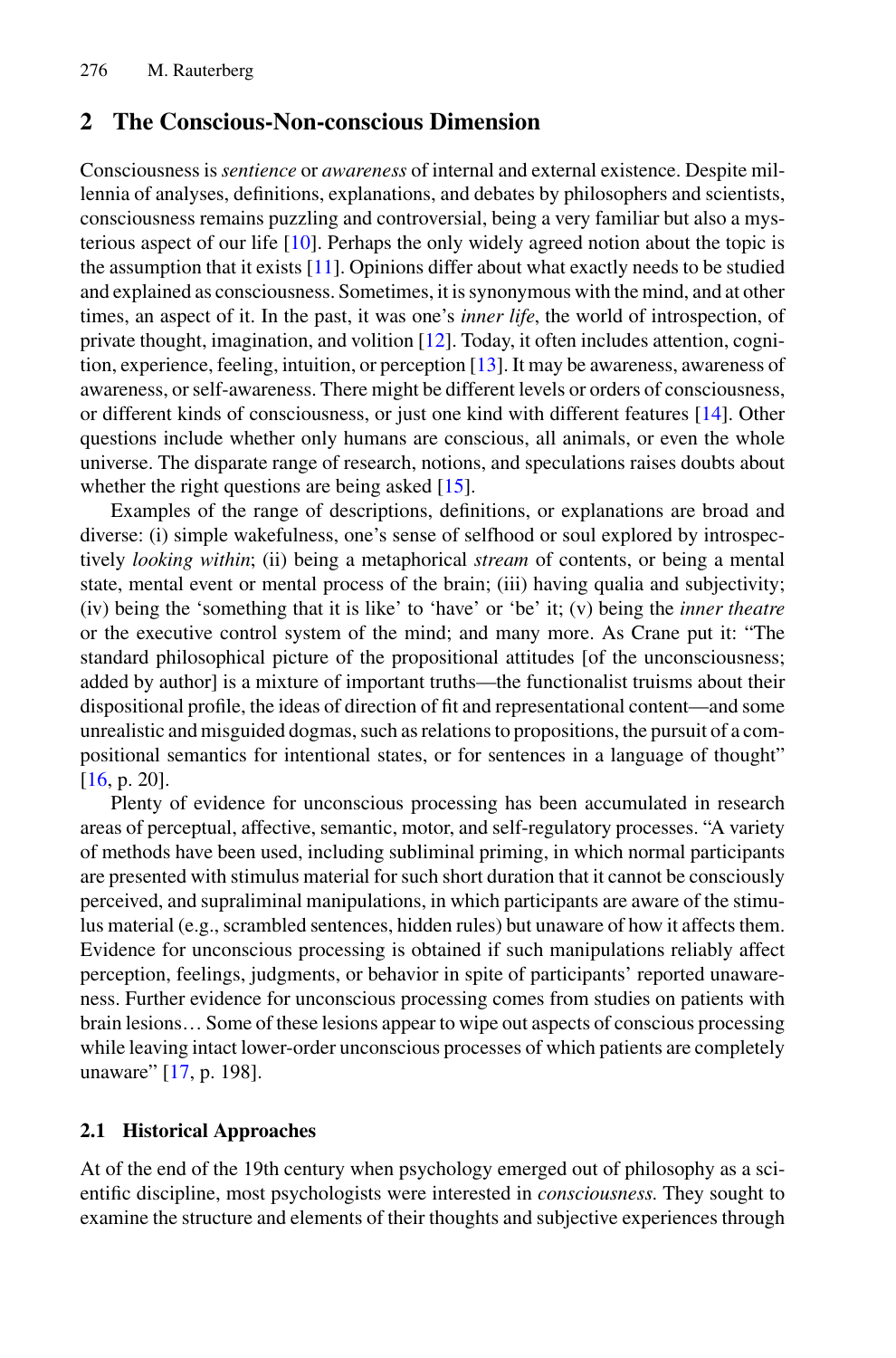introspective analysis. However, within a few decades, the introspective method was discredited, and introspective descriptions were rejected as scientific evidence. Psychology turned away from studies of individuals' descriptions of their thoughts and first-hand experiences and focused on observations of how other adults performed tasks in the laboratory [18].

The rejection of introspection made the study of thinking come to a virtual halt until the 1950s, when technological innovations such as the computer lead to the emergence of cognitive and information-processing theories of psychological phenomena [19]. In the new research approach to the study of thought processes, subjects were asked to *think aloud* (see also talk-aloud, teach-aloud, concurrent verbalization), leading to a new type of verbal reports of thinking that differed from the earlier introspective methods and became the core method of protocol analysis.

The cognitive revolution in the 1960s renewed interest in higher-level cognitive processes and the way how thinking allowed individuals to generate solutions to novel tasks. Cognitive theories described how individuals could apply acquired knowledge and procedures to novel problems, such as mental multiplication of any combination of two 2-digit numbers. Information processing theories proposed computational models that could reproduce the observable aspects of human performance on well-defined tasks through the application of explicit procedures.

#### **2.2 Modern Approaches**

The recent developments in cognitive science also support an information processing view of the brain and bodily processes [20]. Investigations of the function of consciousness in human information processing have focused mainly on two questions: (1) where consciousness enters the information processing sequence and (2) how conscious processing differs from pre-, sub-, and un-conscious processing. Input analysis is thought to be initially pre-conscious, pre-attentive, fast, involuntary, and automatic. This is followed by conscious, focal-attentive analysis, which is relatively slow, voluntary, and flexible [21]. It is argued that simple, familiar stimuli can be identified preconsciously, but conscious processing is needed to identify complex novel stimuli. Conscious processing has also been thought to be necessary for choice, learning and memory, and the organization of complex, novel responses, particularly those requiring planning, reflection, or creativity. Dijksterhuis and Nordgren presented a theory about human thought named the *unconscious-thought theory* [22]. This theory distinguishes between two modes of thought, conscious and unconscious, and is applicable to decision making, impression formation, attitude formation, and change, problem-solving, and creativity. Conscious and unconscious thoughts have different characteristics, and these different characteristics make each mode preferable under different circumstances. Contrary to popular belief, decisions about simple issues can be better tackled by conscious thought, whereas decisions about complex matters can be better approached with unconscious thought. This is a strong argument for the higher computational power of the unconscious than the conscious mode.

According to Sleigh, Warnaby, and Tracey [23], *selfhood* is linked to brain processes that enable the experience of a person as a distinct entity with being capable of agency. The presented framework incorporates a continuum of both non-conscious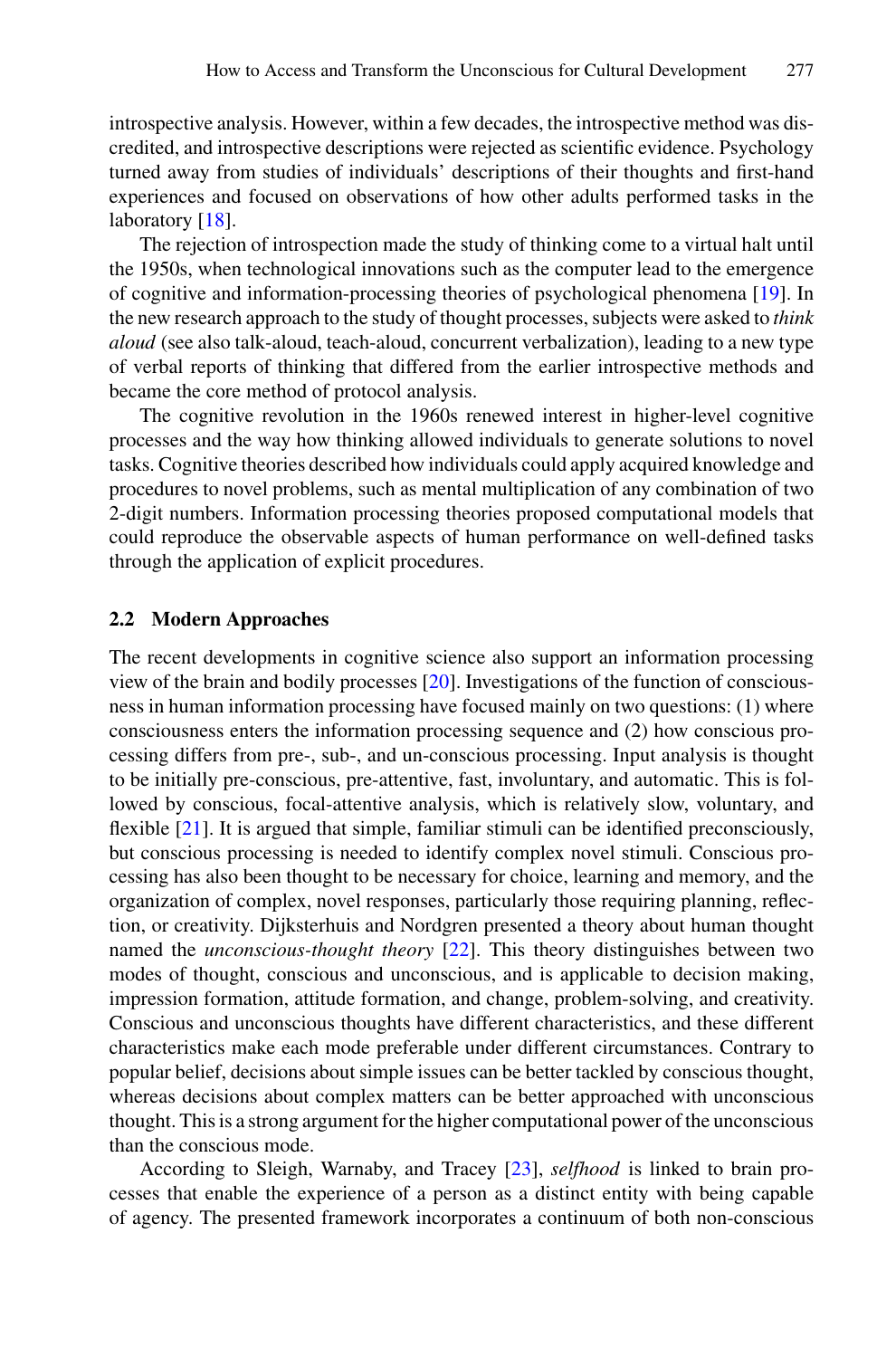and conscious self-related information processing and includes a hierarchy of components, such as *awareness of existence* (core self), *embodied self* (sentience), *executive self* (agency/volition), and various other *higher-order cognitive processes*. Consciousness relates to *selfhood* but is not the same; understanding the processes required for selfhood can explain the partial consciousness states seen in anesthesia.

## **3 Approaches for Access to Mental Content**

Two definitions have been the most prominent in the history of mind science called 'psychology' [18]. First, psychology is the *science of mind*: psychical processes are regarded as phenomena from which it is possible to infer the nature of an underlying metaphysical mind-substance. Second, psychology is the *science of inner experience*: "psychical processes are here looked upon as belonging to a specific form of experience, which is readily distinguished by the fact that its contents are known through 'introspection', or the 'inner sense' as it has been called to distinguish it from sense-perception through the outer senses" [24, p. 1]. Since Descartes from the seventeens century, we can assume to have guaranteed private access to our inner experience; "*I am thinking therefore I exist*, \*was so secure and certain\* that it could not be shaken by any of the most extravagant suppositions of the skeptics, I judged that I could accept it without scruple, as the first principle of the philosophy I was seeking"  $[25, p. 28]$ . This introspection was and still is the prime source of philosophical considerations. The emerging discipline of psychology [12, 24] tried to overcome this *exclusiveness* of introspection by objectifying the findings [18]: from *introspection* to *extrospection*!

Although I fully agree with Descartes' "cogito ergo sum", we must be very careful in accepting any introspective reports from a first-person perspective as a reliable and truthful source allowing to generalize the outcomes [26]. "On the one hand, thinking of mindfulness meditation as inner observation of a private mental realm feeds the internalist tendency in cognitive neuroscience to model mindfulness as a kind of mental activity instantiated in neural networks inside the head and visible through brain imaging tools such as electroencephalogram (EEG) and functional magnetic resonance imaging (fMRI). This approach runs the risk of confusing the biological conditions for mindfulness with mindfulness itself, which, as classically described, consists of the integrated exercise of a whole host of cognitive and bodily skills in situated and ethically directed action. On the other hand, thinking of meditation as the enactment of situated mind-body states and behaviors requires us to distinguish clearly between the causally enabling conditions for mindfulness, which include neural systems but are not limited to them, and the cognitive processes that constitute mindfulness as a meaningful form of human experience and that cannot be fully understood unless described phenomenologically. This is one way in which thinking through the enactive approach returns us to the phenomenology of lived experience as a necessary complement to scientific investigation" [27, pp. xxv–xxvi].

The question remains, can we really gain insight into the psyche and mind without whatever kind of introspection? In this respect, *radical behaviorism* [18] finally failed when the upcoming research in artificial intelligence demanded such kind of detailed insights into our minds [28]. Recognition of the growing significance of knowledgebased computing systems has put attention on processes of knowledge acquisition and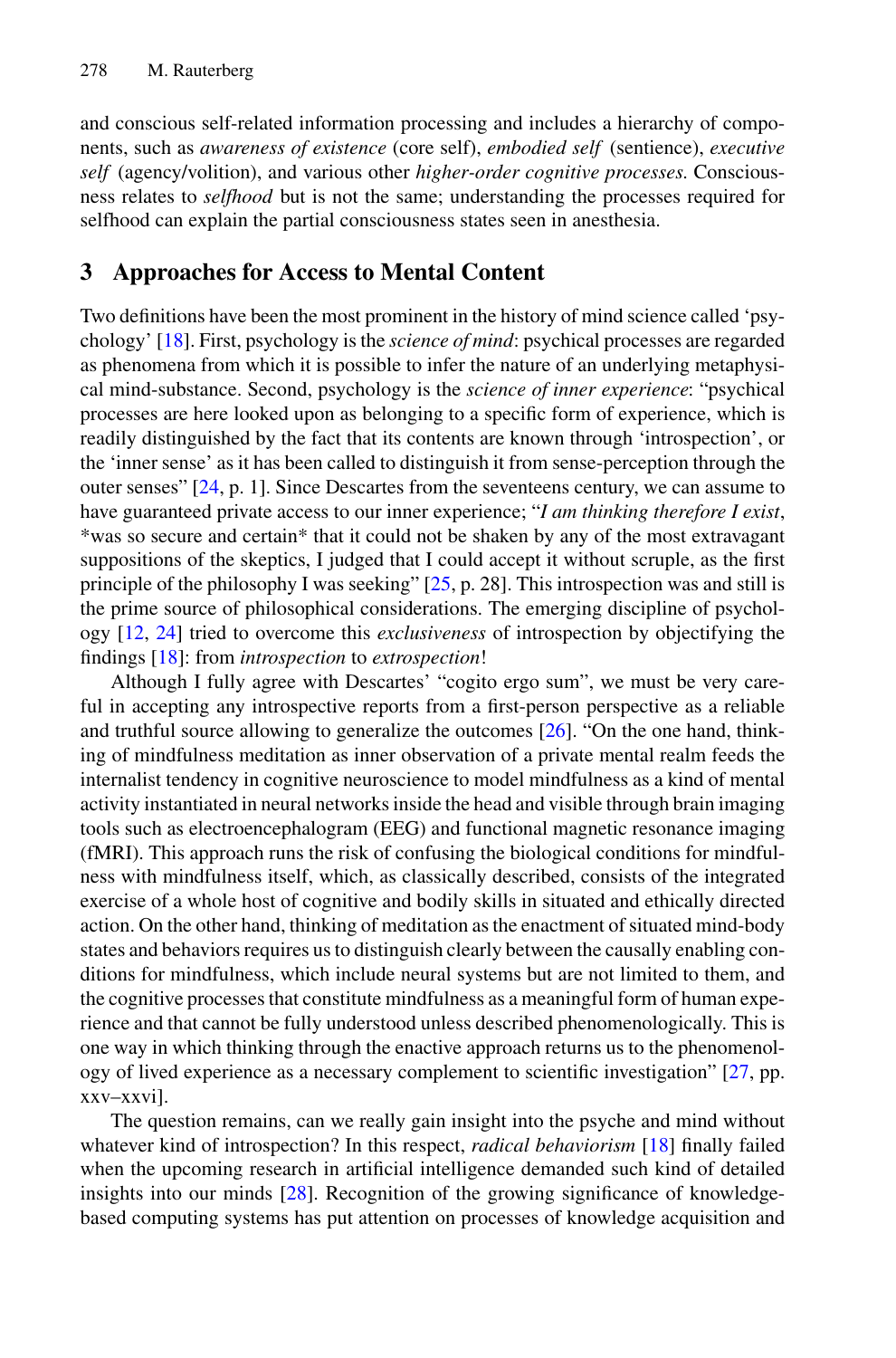transfer. Commercial application of expert systems was being impeded by the *knowledgeengineering bottleneck* and has led to the development of rapid prototyping tools [29]. After reviewing the historical arguments from the radical behaviorism against the use of introspection, Lieberman concluded "that most either is invalid or no longer possess their original force, so the benefits from a wider use of introspection now seem likely to outweigh the possible costs" [30, p. 319]. Although strict behaviorism declined in the 1960s and 1970s, "its main replacement, *cognitivist functionalism* (which treats functionally defined internal cognitive processes as central to psychological inquiry), generally continued to share behaviorism's disdain of introspective methods" [31, p. 24].

#### **3.1 Introspection**

Following Valsiner [32, p. 61], the move from Wundt's word association experiments to the change of accepting the validity of *inner observation* was the main contribution of the "Würzburg tradition" of Oswald Külpe, Karl Bühler, and others (1894 to the 1910s). Important method innovations were: (1) the *centrality* of the method of introspection of the "Würzburg School" of the early twentieth century, (2) the "Second Leipzig School's methods of *Aktualgenese* expanded into idiographic *microgenesis*, (3) the *thinking aloud* methods from Otto Selz and Karl Duncker to contemporary cognitive science, and (4) Frederic Bartlett's method of*repeated reproduction* with its contemporary extension into conversational repeated. Also, Piaget's *clinical method* in his study of children's reasoning processes belongs to the same group of methods which all sharing the notion that the person is an active constructor of one's psychological phenomena and has adequate but exclusive access to one's own inner constructions and complexes.

Introspection is used in contemporary research as a means of investigating one's own currently ongoing, or perhaps very recently past, mental states or processes. We can learn about our own mind in the same way we learn about others' minds, e.g., by asking good friends and family members for feedback about ourselves, by observing our own facial expressions (looking in a mirror), by examining readouts of brain activity through a clinical expert, by noting patterns of past behavior through diaries, by mindfulness/awareness meditation [27], etc. It's generally accepted that we can learn about our mind introspectively, in a private and exclusive way that no one else can. But what exactly is introspection? No simple definition is widely agreed upon beyond the fact of immediate, private, and conscious experience. Hofmann and Wilson [17, p. 204] "define introspection as a conscious mental activity by which attention is directed toward one's own phenomenal sensations and experiences in an attempt to form a self-referential proposition about these experiences with the use of inferential rules."

Introspection is a key concept in epistemology since introspective knowledge is often thought to be particularly secure, maybe even immune to skeptical doubt. Introspective knowledge is also often held to be more immediate or direct than sensory knowledge through extrospection. Both putative features of introspection have been cited in support of the idea that introspective knowledge can serve as a ground or foundation for other sorts of knowledge.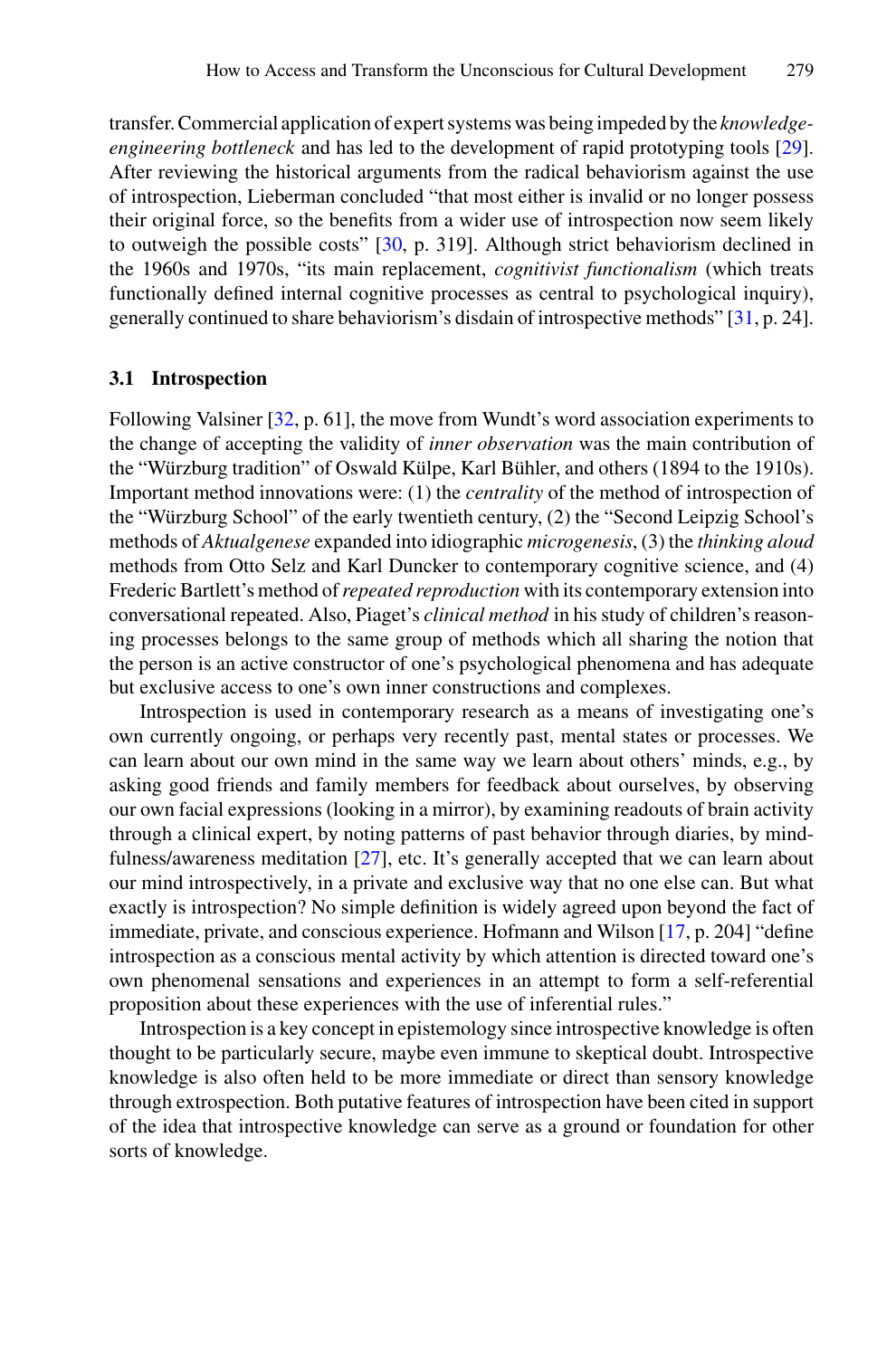#### **3.2 Extrospection**

Extrospection is introspection turned outward—from the experiencer. Its process is thus like that of introspection, and it is constructive of the knowledge of the object of extrospection. The three techniques in extrospection are  $[32]$ : (1) interview, (2) questionnaire, and (3) experiment. However, all answers about internal states (e.g., emotions) from the investigated subjects – although externally observable through extrospection by the investigator – are finally based on introspective impressions. That was the main motivation to overcome the resistance against introspection and justify why these kinds of data are valid input for research. The milestone book of Ericsson and Simon on protocol analysis tried exactly this [33]. In this book, the authors argued that under certain conditions, verbal data based on introspective impressions could indeed be treated as reliable and valid data. Till today 'design cognition' "refers to the mental processes and representations involved in designing and has been a significant area of interest since the emergence of design research in the 1960s. The field now faces significant challenges moving into the future, with the major change required to overcome stagnation in research topics and methodologies" [34, p. 1].

*Protocol analysis* is a rigorous methodology for eliciting verbal reports of thought sequences as a valid source of data on thinking [33]. The central assumption of protocol analysis is that it is possible to instruct subjects to verbalize their thoughts in a manner that does not alter the sequence of thoughts mediating the completion of a task and can therefore be accepted as valid data on thinking. Based on their theoretical analysis, Ericsson and Simon [33] argued that the closest connection between thinking and verbal reports is found when subjects verbalize thoughts generated during task completion and problem-solving, resp. When subjects are asked to *think aloud*, some of their verbalizations seem to correspond to merely vocalizing 'inner speech,' which would otherwise have remained inaudible. Non-verbal thoughts can also be often given verbal expression by brief labels and referents.

Task analysis specifies the range of alternative procedures that people could use, considering their prior knowledge of facts and procedures, to generate correct answers to a task. The choice of alternative procedures participants use to generate the answer can be inferred by the time needed and verbal reports of their thoughts during problemsolving. In conclusion, the theoretical and methodological controversies about verbal reports have never cast doubt on people's ability to recall part of their thought sequences. The controversies have centered around efforts to go beyond the sequence of thoughts, to analyze their detailed structure through *introspection*, and infer the processes controlling the generation of new thoughts. In fact, all major theoretical frameworks concerned with thinking have advocated the use of verbally reported sequences of thoughts. However, it would be very useful to have an objective manner to describe and analyze problemsolving processes without the necessity of introspections.

Decades ago, I developed a theoretical framework to conceptualize a measure of behavior complexity (BC), system complexity (SC) and task complexity (TC) [35]. From this framework cognitive complexity (CC) is derived as  $CC = SC + TC - BC$ . In an empirical study to investigate different measures of cognitive complexity, six beginners and six experts solved four different tasks with a commercially available interactive database management software. Our special program the *automatic mental*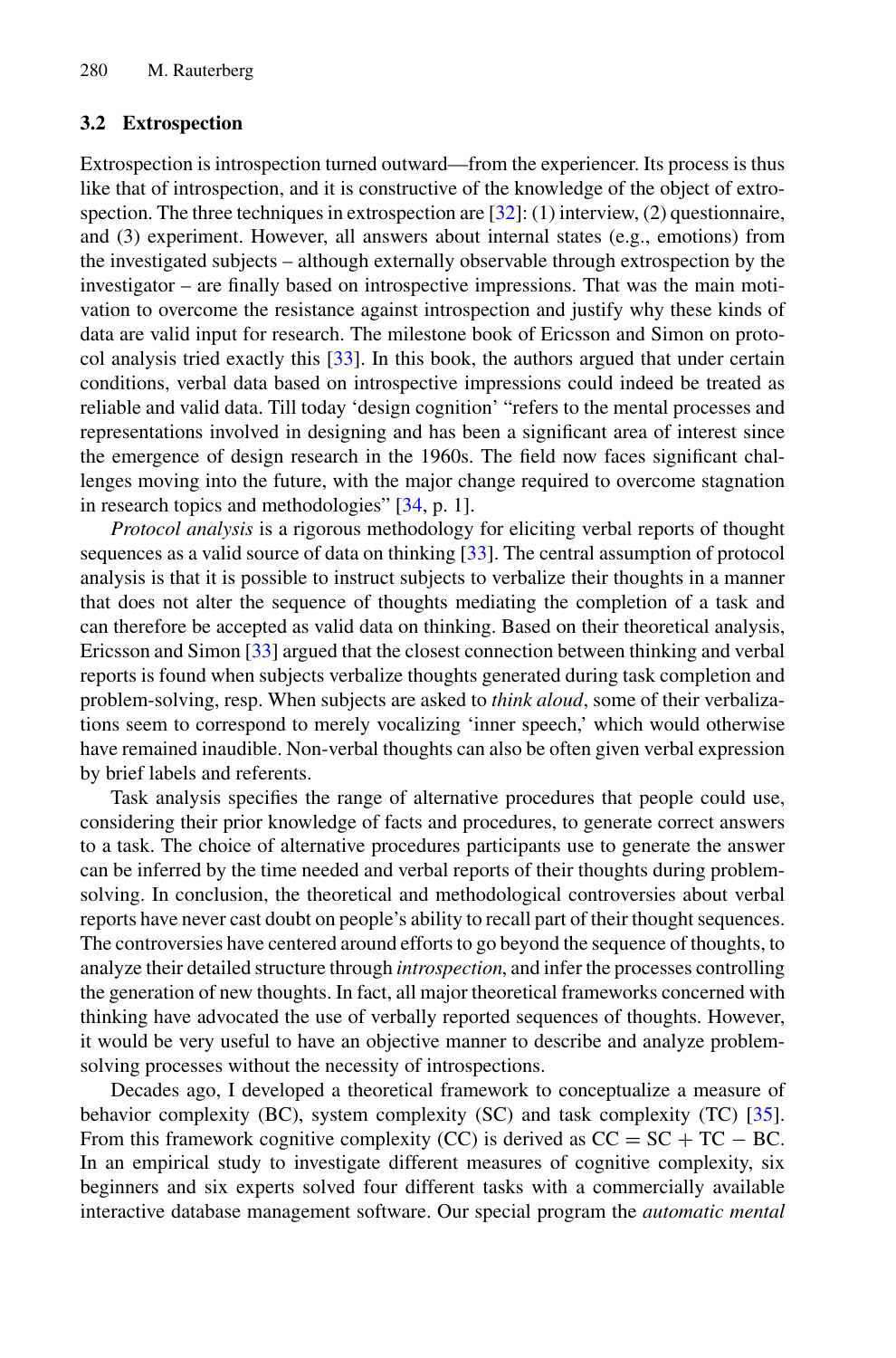*model evaluator* (AMME) was developed to analyze the empirically recorded logfile data during the interactive sessions [36]. I collected 48 (=  $(6 + 6)^*$ 4) complete logfiles which represented all task solving processes in an objective manner. The automatic analysis allowed me to analyze all these logfiles in a reasonable amount of time and run inferential statistics on the outcomes. Without such automatic support, it needs several days or even weeks to analyze just *one* logfile [37]. Four different approaches from the literature to measuring complexity in a quantitative way were considered and discussed to validate a measure of cognitive complexity based on observed behavioral data. The application of our four selected metrics was compared and statistically tested against the empirical results of the experiment. The complexity metric of McCabe proved to be the most effective and plausible measure for cognitive complexity. One of the astonishing results of my research approach was the discovery and measurement of the *knowledge about unsuccessful* behavior [38].

This kind of knowledge is not - or almost not - introspectively accessible but can now be indirectly measured through observed behavior. Also, Ericsson and Simon acknowledged that not every aspect of the mind can be investigated by introspection only: "Automation means that intermediate steps are carried out without being interpreted, and without their inputs and outputs using STM [Short Term Memory; added by the author]. The automation of performance is therefore quite analogous to executing a computer algorithm is compiled instead of interpretive mode. Automation (and compiling) have two important consequences. They greatly speed up the process (typically, by order of magnitude), and they make the intermediate products unavailable to STM, hence unavailable also for verbal reports" [33, p. 15].

#### **3.3 Bio-signal Sensing**

The automatic sensing of bio-signals (e.g., ECG, EEG, facial expression, NIRS, prosody, skin conductivity, step counter; see at [39]) opens the door to new applications and new types of feedback about the inner states of a person. Affective computing is the research area focusing on such topics [40]. Picard discovered that emotions play an essential role in decision making, perception, learning, and a variety of other cognitive functions and are not limited to art, entertainment, and social interaction. Hence, measuring emotions became an important research challenge. It is amazing how measuring *honest signals* can provide predictions about unconscious human decision-making. Using a specially developed *sociometer*, Pentland and his group have conducted many experiments relating human signaling and patterns of interaction to behavioral outcomes. They have found "that they can use the sociometer measurements to accurately predict outcomes in situations such as negotiations, dating, selling, bluffing, and other critical human activities" [41, p. 111]. Further on, I will only discuss in more detail two interesting and important topics: (1) pain measurement and (2) measuring archetypes.

Accurate pain measurement is a key for the management of chronic pain. Although in clinical practice, the *golden standards* of pain measurement are self-reported scales [42], the reliability and validity of such self-reports remain unclear. Unfortunately, "the reliability of these subjective methods could be easily affected by patients' physiological and psychological status, as well as the assessors' predispositions. Therefore, objective pain assessment has attracted substantial attention recently. Previous studies of functional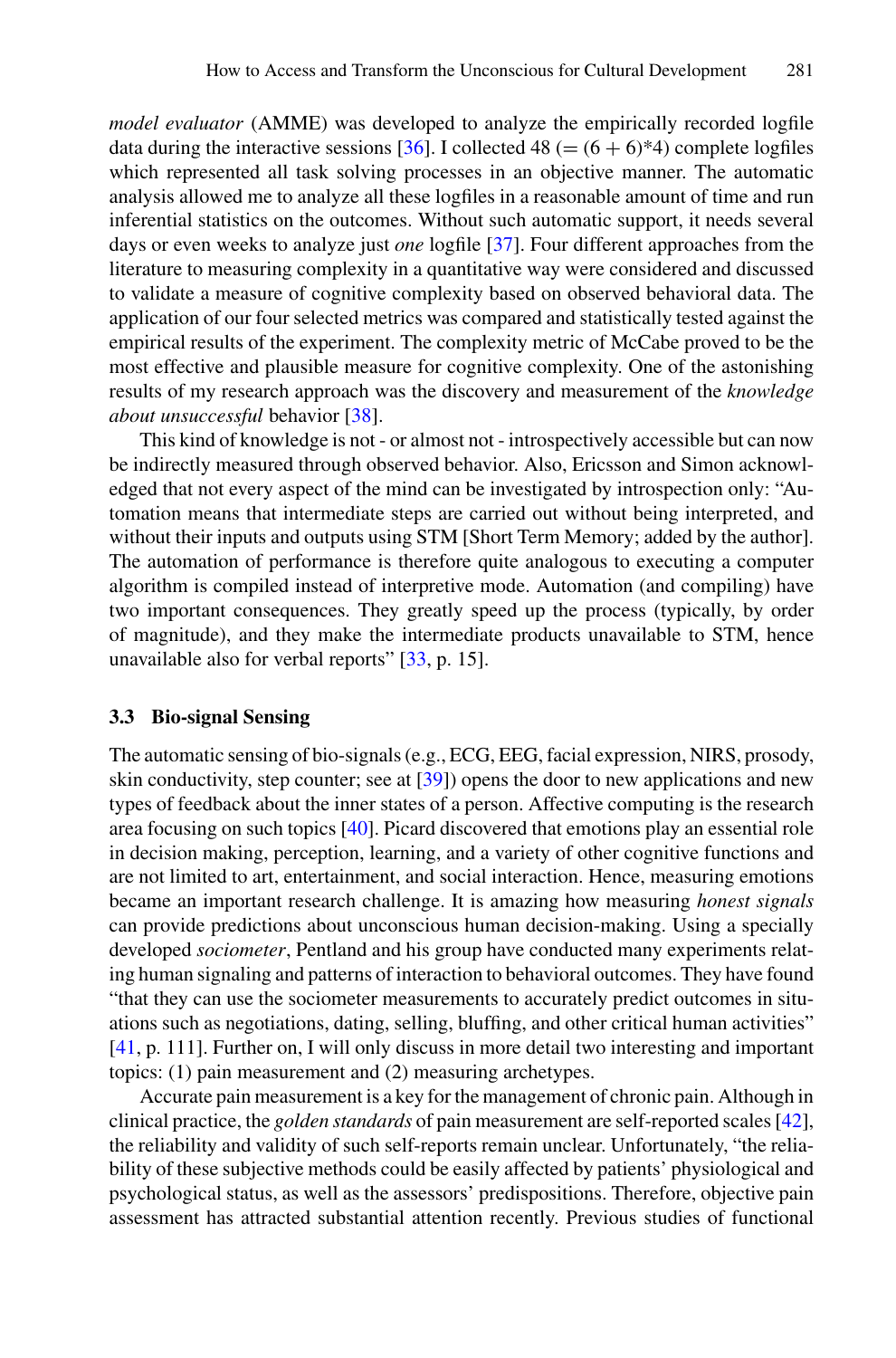magnetic resonance imaging (fMRI) revealed that certain cortices and subcortical areas are commonly activated in subjects suffering from pain. Dynamic pain connectome analysis also found various alterations of neural network connectivity that are correlated with the severity of clinical pain symptoms. Electroencephalograph (EEG) demonstrated suppressed spontaneous oscillations during pain experience. Spectral power and coherence analysis of EEG also identified signatures of different types of chronic pain. Furthermore, fMRI and EEG can visualize objective brain activities modulated by analgesics in a mechanism-based way, thus bridging the gaps between animal studies and clinical trials. Using fMRI and EEG, researchers are able to predict therapeutic efficacy and identify personalized optimal first-line regimens. In the future, the emergence of magnetic resonance spectroscopy and cell labeling in MRI would encourage the investigation on metabolic and cellular pain biomarkers. The incorporation of machine learning algorithms with neuroimaging or behavior analysis could further enhance the specificity and accuracy of objective pain assessments" [43, p. 1].

In the study of Ivonin et al. [44], conscious and unconscious traces related to archetypal experiences have been investigated. In their study with 36 subjects, they examined the effects of experiencing conglomerations of unconscious emotions associated with various archetypes on the participants' introspective reports and patterns of physiological activations. Their hypothesis for this experiment was that physiological data might predict archetypes more precisely than introspective reports due to the implicit nature of archetypal experiences. Introspective reports were collected using the Self-Assessment Manikin (SAM) technique. Physiological measures included cardiovascular, electrodermal, respiratory responses, and skin temperature of the subjects. The subjects were stimulated to feel four archetypal experiences and four explicit emotions by means of film clips. The data relating to the explicit emotions served as a reference in the analysis of archetypal experiences. Their findings indicated that while prediction models trained on the collected physiological data could recognize the archetypal experiences with an accuracy of 55 percent, similar models built based on the SAM data demonstrated performance of only 33 percent. Statistical tests enabled them to confirm that physiological observations are better suited for observation of implicit psychological constructs like archetypes than introspective reports.

# **4 Cognitive Architectures and Consciousness**

In this chapter, I will discuss only two approaches to the cognitive architecture of the human's mind: for historical reasons, Freud's concept, and the most popular modern version of Kahneman. However, I am fully aware of all the many other famous concepts and established approaches, like ACT-R  $[45]$ , Soar  $[46]$ , and CLARION  $[47]$ ; for a historical overview, see [48]. While ACT-R and Soar avoid addressing unconscious mental processes, CLARION has implemented this important distinction.

# **4.1 Freud's Cognitive Architecture**

In response to the unstructured ambiguity and conflicting uses of the term 'the unconscious mind', Freud introduced the structured model of ego psychology (id, ego, superego) in the essay *Beyond the Pleasure Principle* (1920) and elaborated, refined, and made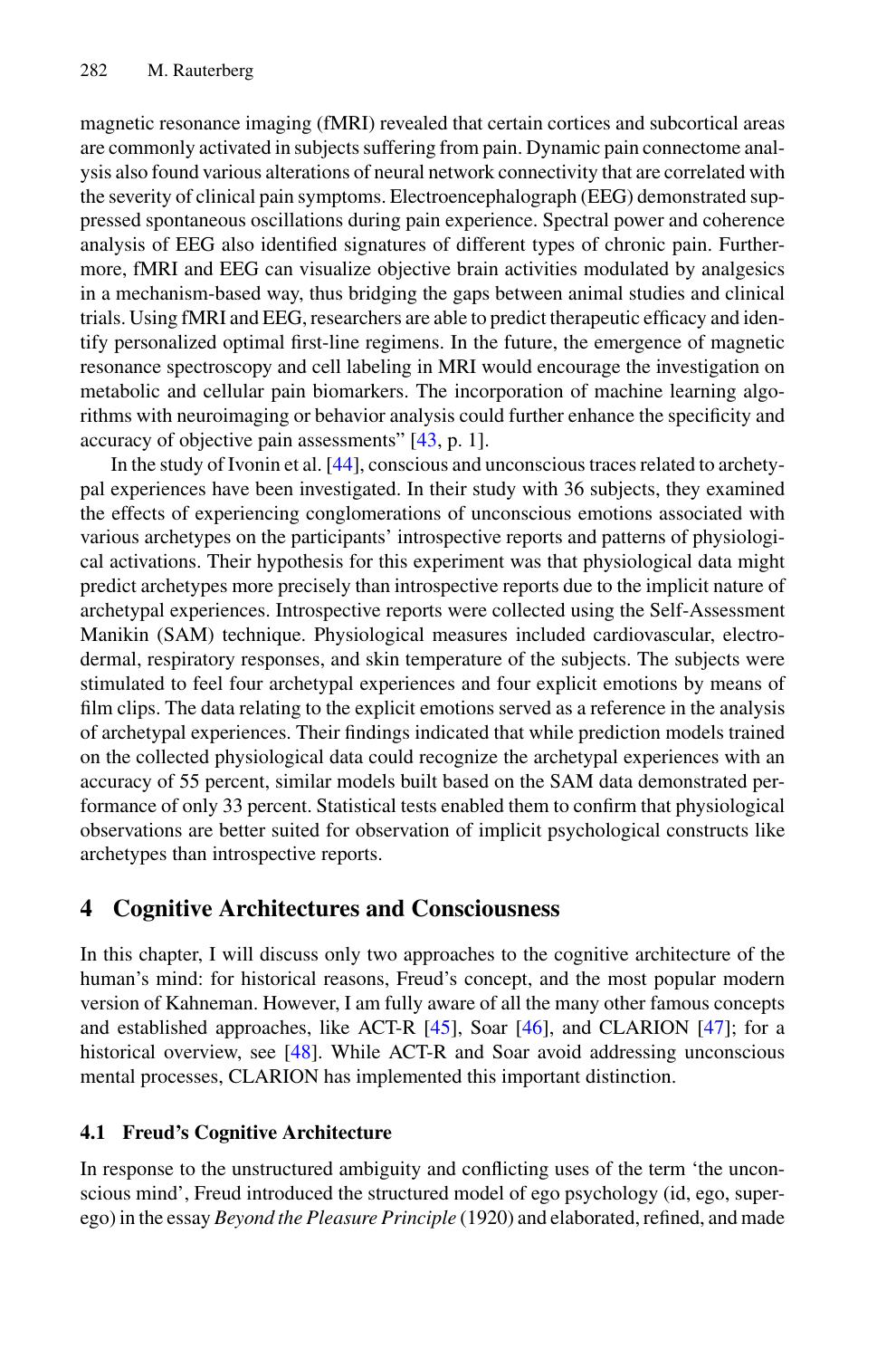that model formal in the essay *The Ego and the Id* (1923). The main modules in Freud's cognitive architecture are  $(1)$  id,  $(2)$  ego, and  $(3)$  super-ego (see Fig. 1). These concepts are describing distinct, interacting 'agents' in the 'psychic apparatus'. These three agents are theoretical constructs that describe the activities and interactions of a person's mind. In this model of the psyche, the id is the set of uncoordinated instinctual desires; the super-ego plays the critical and moralizing role; and the ego is the organized, realistic agent that mediates, between the instinctual desires of the id and the critical super-ego; Freud explained that: "The functional importance of the ego is manifested in the fact that, normally, control over the approaches to motility devolves upon it. Thus, in its relation to the id, [the ego] is like a man on horseback, who has to hold in check the superior strength of the horse; with this difference, that the rider tries to do so with his own strength, while the ego uses borrowed forces. The analogy may be carried a little further. Often, a rider, if he is not to be parted from his horse, is obliged to guide [the horse] where it wants to go; so, in the same way, the ego is in the habit of transforming the id's will into action, as if it were its own." [49, p. 3960].



**Fig. 1.** High-level cognitive architecture according to Freud (adapted from [50, p. 111]) (remark: 'pcpt-cs' means 'perception – conscious')

The existence of the *super-ego* is observable in how people experience norms and values such as guilty and bad, shameful and weak, and feel compelled to do certain things in a rightful manner. Freud described "the general character of harshness and cruelty exhibited by the [ego] ideal—its dictatorial 'Thou shalt'" [49, p. 3989]; hence, in the psychology of the ego, Freud hypothesized different levels of ego ideal or super-ego development with greater ideals: "… nor must it be forgotten that a child has a different estimate of his parents at different periods of his life. At the time at which the Oedipus complex gives place to the super-ego, they are something quite magnificent; but later, they lose much of this. Identifications then come about with these later parents as well, and indeed they regularly make important contributions to the formation of character; but in that case, they only affect the ego; they no longer influence the super-ego, which has been determined by the earliest parental images." [50, p. 64].

The earlier in the child's development, the greater the estimate of parental power; thus, when the child is in rivalry with the parental imago, the child then feels the dictatorial *Thou shalt*, which is the manifest power that the imago represents on four levels: (i) the auto-erotic, (ii) the narcissistic, (iii) the anal, and (iv) the phallic. Those different levels of mental development, and their relations to parental images, correspond to specific id forms of aggression and affection; thus, aggressive and destructive desires animate the myths in the fantasies and repressions of patients in all cultures.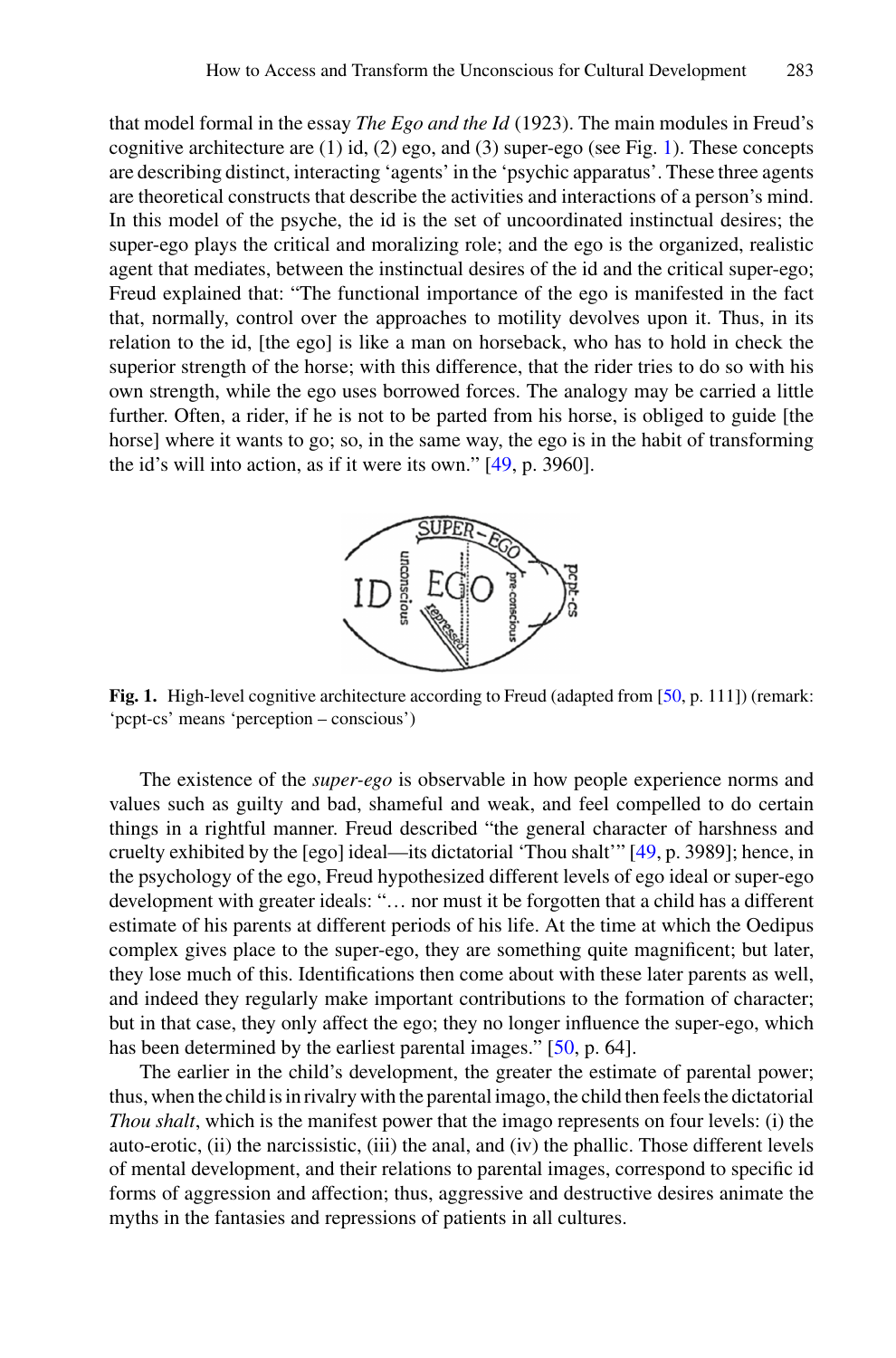### **4.2 Kahneman's Cognitive Architecture**

The distinction between unconscious intuition and conscious reasoning has been a topic of intensive research in the past. In particular, the differences between the two modes of thought have been addressed in attempts to organize seemingly contradictory results in studies of the judgment under uncertainty. Today there is agreement on the characteristics that distinguish the two types of cognitive processes, which Kahneman [51] labeled system 1 (intuition) and system 2 (reasoning). The well-known scheme of Kahneman is a high-level cognitive architecture and summarizes these characteristics: (i) the operations of system 1 are fast, automatic, effortless, associative, and difficult to control or modify; (ii) the operations of system 2 are slower, serial, effortful, and deliberately controlled; they are relatively flexible and potentially rule-governed (see Fig. 2).



**Fig. 2.** High-level cognitive architecture according to Kahneman (adapted from [21, p. 451])

### **4.3 Communication Between Modules**

We know that the non- and un-conscious mind do the largest part of the brain's work [52], but we do not know exactly how all of it gets done, and it is an active subject of study. For example, one major area of research is how emotions take shape in the unconscious [53]. Information is stored associatively in the brain, which is largely bundles of pathways of association and usually responsive to activation when needed [54]. A lot of concepts and frameworks about emotions are already available. In one of my papers, I argued for a new holistic view of the relation between the unconscious and the conscious information processing part of our brain [55]. And "there are reasons to believe that, psychologically, emotion is the collective outcome of operations throughout a cognitive system" [53, p. 6].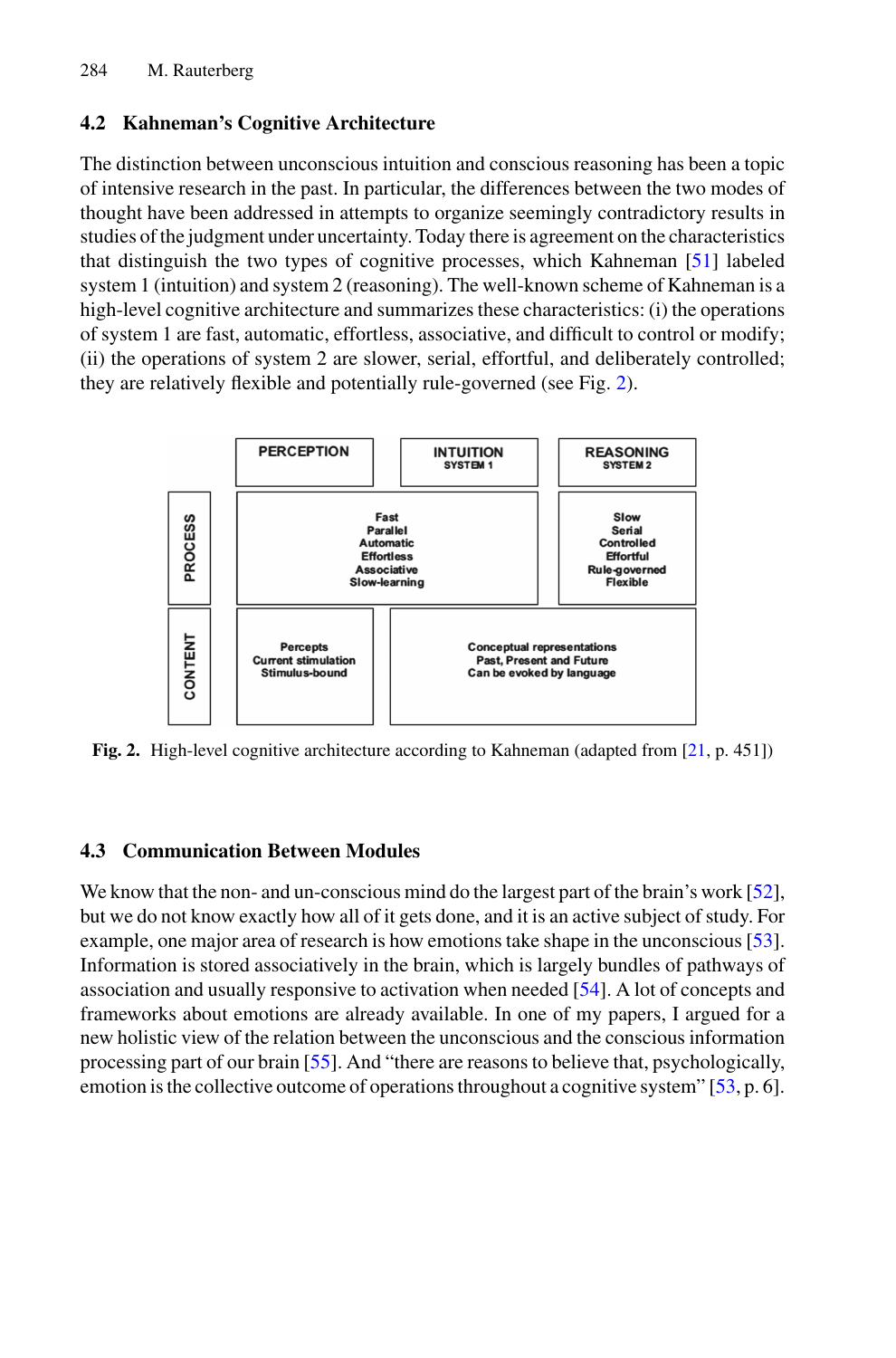If we assume that emotions are perceived as important aspects in relation to other cognitive functions, then we could go so far as to conceptualize emotions as the appearance of the results of these unconscious cognitive processes to our consciousness. This is an internal perception loop about the own mental and bodily states. If we assume further that the information processing capacity of the unconscious is several magnitudes higher than the conscious, and both systems are somehow separate systems, we must answer the question of how these two systems communicate with each other. An elegant solution is that emotions can play this role as the 'voice of the unconscious' in telling the conscious the solutions found in a high dimensional non-, un-, and sub-conscious mind space. But these emotions are not only to inform the conscious internally, they also communicate to the social context around us. Our non-verbal body language is also part of the emotional expression space for the adjustment of social relations.

Hofmann and Wilson described a framework of a global workspace that leads to three different zones of consciousness [17, pp. 203–204]: The *first zone* (non-consciousness) includes the class of information that is forever impervious to consciousness because it is part of lower-order subroutines that cannot per se share their contents in the common communication protocol because of a lack of neural connectivity with the workspace. This first zone may be referred to as the realm of non-conscious processing in the strict sense. Even consciously not accessible, non-conscious modular processing can be the source of both processing outputs from the following zone-2 and of behavioral output.

The *second zone* (phenomenal consciousness) is given by the subclass of higherorder processing outputs from modular subsystems that has the potential to be recruited into the workspace but does not (currently) gain access to it, either because it is too weakly represented or because it does not receive top-down attentional amplification. The phenomenal consciousness of zone two may encompass a vast range of sensations and experiences, including perceptions, feelings, and other bodily sensations such as pain that people are having without being aware (in the sense of knowing) that they are having. Importantly, the information represented in this way may, under certain conditions (i.e., attentional amplification), become fully consciously accessible and gain the status of the third zone.

The *third zone* (full consciousness) is reserved for the elite information that has passed the gates of selective attention and, therefore, has become recruited into the global workspace. As part of the global workspace, it becomes accessible to a large range of different processing modules, including long-term memory, self-processing units, and speech production centers that translate the information into a propositional format. Experience has been tagged as such and becomes the object of higher-order thoughts directed at it. Access consciousness, therefore, refers to informational contents that people are aware of in the sense of knowing. These mental contents can be communicated in the form of propositional statements about oneself and the world.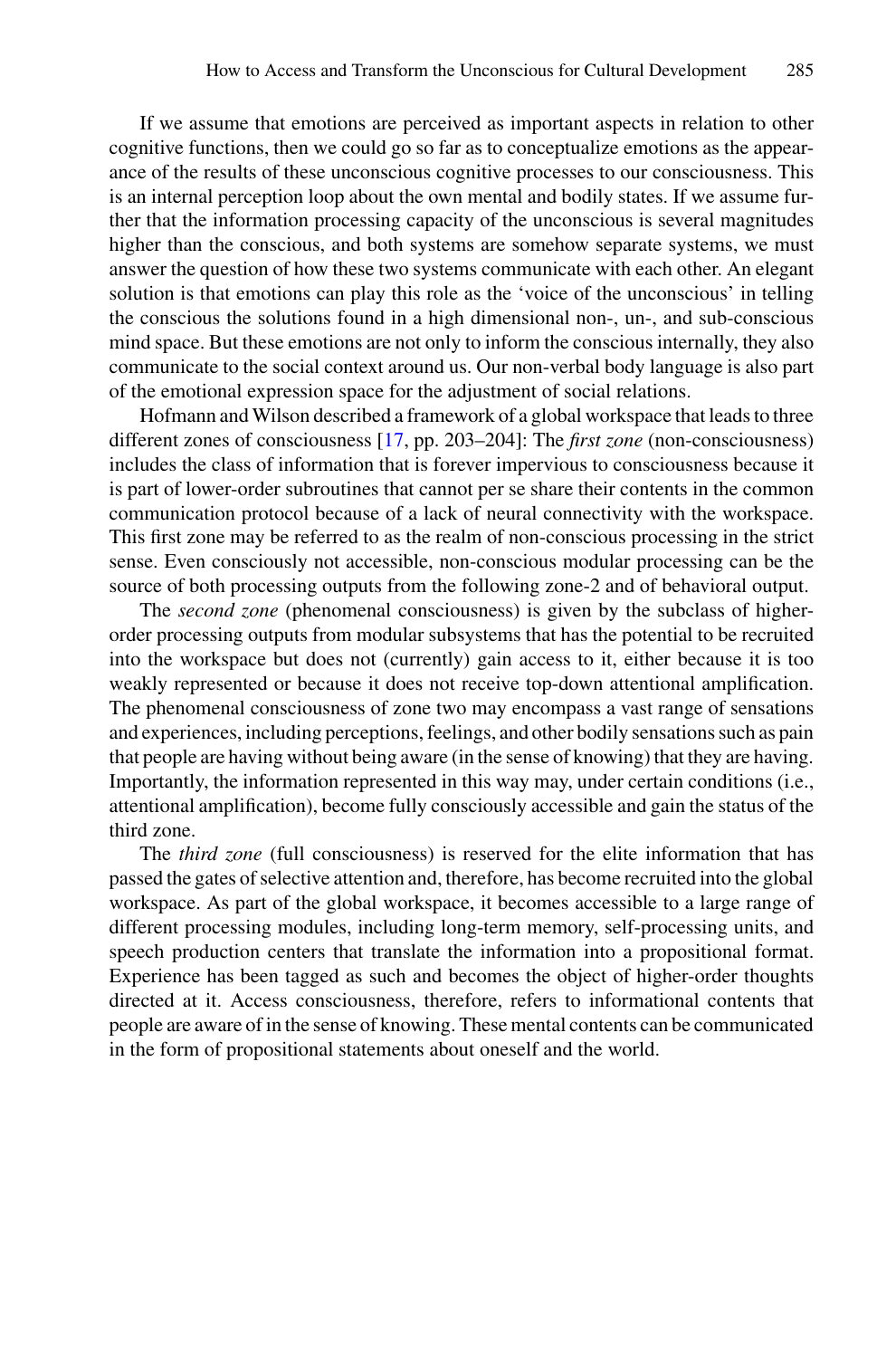

**Fig. 3.** A self-inference model for implicit–explicit consistency and accuracy (adapted from [17, p. 207])

According to the model of Hofmann and Wilson (see Fig. 3), "accurate explicit representations of implicit representations depend on whether valid phenomenal or behavioral cues are available (path a or path c, respectively) and whether these cues are detected (paths b and e, respectively). Furthermore, accuracy as assessed by implicit–explicit consistency (i) can be impaired by additional information integration or invalidation processes (arrow f) and by poor measurement (paths g and h)" [17, p. 207].

# **5 Influencing Consciousness**

In specifying the general methods employed to produce *altered states of consciousness*, Ludwig [56] emphasized that there is some overlap among the various. For the sake of classification, Ludwig has categorized the various methods on the basis of certain variables or combinations of variables that appear to play a major role in the production of these altered states of consciousness: (1) Reduction of exteroceptive stimulation and/or motor activity; (2) increase of exteroceptive stimulation and/or motor activity and/ or emotion; (3) increased alertness or mental involvement; (4) decreased alertness or relaxation of critical faculties; and (5) presence of somato-psychological factors. All these five categories can be achieved, created or induced by different approaches: amnesia, anesthesia, brainwashing, coma, deprivation, dreaming, drugs, exercises, hypnosis, meditation, neurosis, pain, psychosis, rituals, sex, sleep, torture, trance, tribal ceremonies, etc. Most altered states of consciousness can be described and characterized as: (i) alterations in thinking, (ii) disturbed time sense, (iii) loss of control, (iv) change in emotional expression, (v) change of own body image, (vi) perceptual distortions, (vii) change in meaning or significance, (viii) sense of the ineffable, (ix) feelings of rejuvenation, and  $(x)$  hyper-suggestibility  $[56, pp. 15-18]$ .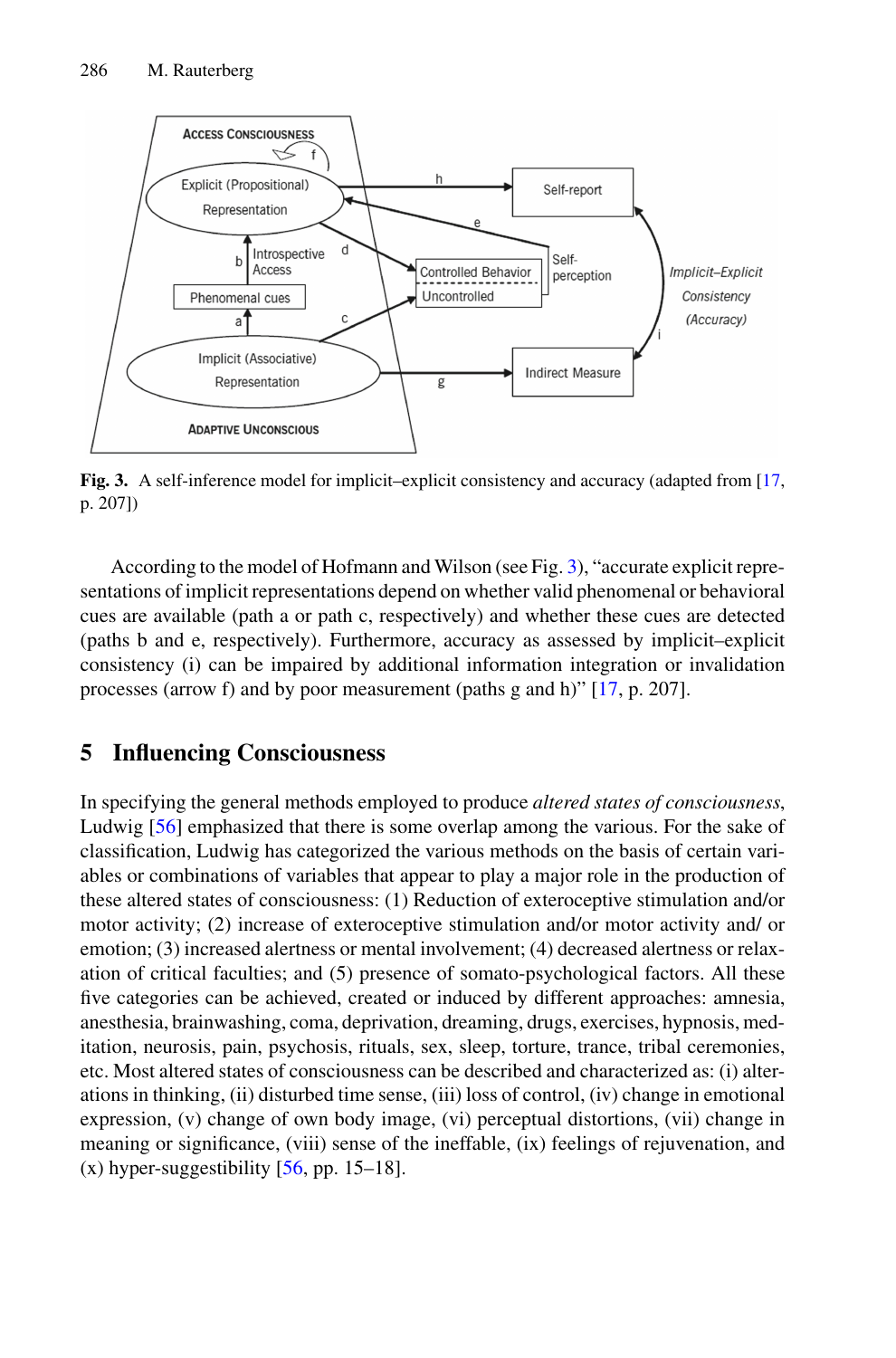*Anesthesia and Other Drugs***:** As an interesting example, anesthesia reversibly alters consciousness without shutting down the brain globally [57]. Depending on the anesthetic agent and dose, different consciousness states can be produced, including a complete absence of subjective experience (sub- or un-conscious states), a conscious experience without perception of the environment (called disconnected consciousness, e.g., during dreaming), or episodes of oriented consciousness with awareness of the environment (called connected consciousness). Each of these three consciousness states may potentially be followed by explicit or implicit memory reports of the patient after the anesthesia procedure. Many other drugs have a strong impact on mental states [58].

*Hypnosis:* Hypnosis can be defined as "a social interaction in which one person, designated the subject, responds to suggestions offered by another person, designated the hypnotist, for experiences involving alterations in perception, memory, and voluntary action. These experiences and their accompanying behaviors are associated with a subjective conviction bordering on delusion, and involuntariness bordering on compulsion" [59, p. 385]. The characteristics of a hypnotic state include (i) a redistribution of attention to an inward focus, (ii) a reduction of a critical judgment and reality check, (iii) a suspension of forward planning, (iv) an increased suggestibility, (v) heightened imagery or involvement in fantasy, and (vi) a hypnotic role behavior [60, pp. 3–4].

*Priming:* Priming is a phenomenon whereby exposure to one stimulus influences [positively or negatively] a response to a subsequent stimulus without conscious guidance or intention. The experiments of Bargh and Pietromonaco showed "that social categories can be primed passively by presenting the priming information *outside* of the subject's awareness" [61, p. 446]. E.g., the word *doctor* is recognized more quickly following the word *nurse* than following the word *bread*. priming can be affective, associative, conceptual, negative, perceptual, positive, repetitive, or semantic. Research has yet to firmly establish the duration of priming effects, yet their onset can be almost instantaneous. Priming works most effectively when the two stimuli are in the same perceptual modality. Priming also occurs between modalities or between semantically related words such as *doctor* and *nurse.* For further details, see [62] and [63].

*Rituals:* A ritual is a sequence of activities involving gestures, words, actions, or objects, performed in a sequestered place and according to a set sequence. Rituals can be prescribed by the traditions of a community, including a religious one. Rituals are characterized by invariance, formalism, performance, rule-governance, sacral symbolism, and traditionalism. Rituals are known for all human societies and cultures. They include not only the worship rites and sacraments of organized religions and cults but also rites of passage, atonement and purification rites, oaths of allegiance, dedication ceremonies, coronations and presidential inaugurations, marriages, funerals, and more [64]. Ritual studies provide several conflicting definitions of this concept. One is that a ritual is an outsider's category for a set of actions that seems irrational, non-contiguous, or illogical. The term *ritual* can also be used by an insider as an acknowledgment that this activity is such by the uninitiated onlooker. In psychology, the term *ritual* can be used in a technical sense for a repetitive behavior systematically used by a person to neutralize or prevent anxiety, bad luck, religious ceremonies, etc. Overall, rituals are highly automated cultural activities in a historically determined context of use.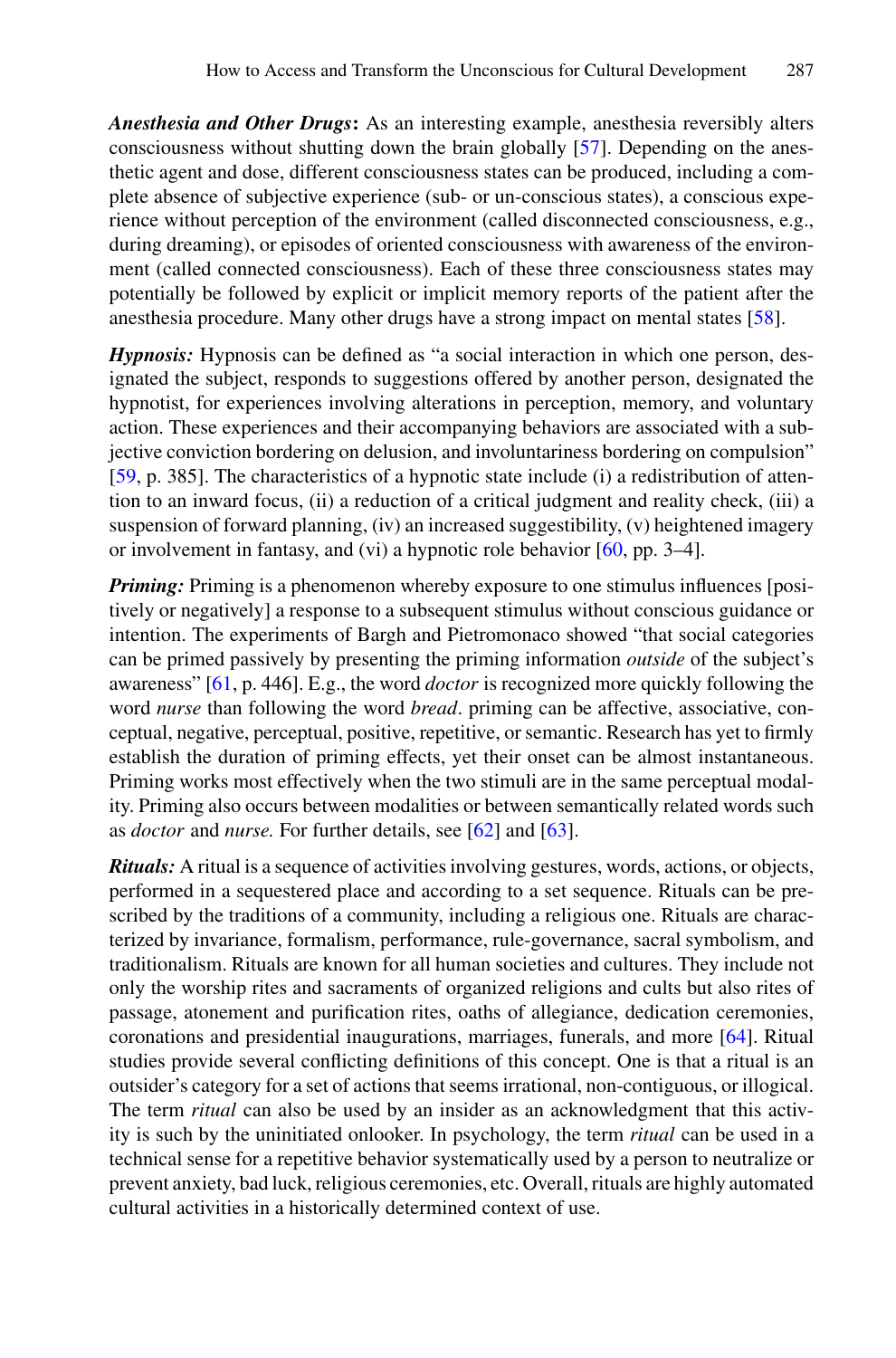# **6 Interface Technologies**

Here I discuss only technical solutions that are based on sensors of inner states or contain cultural content to influence such inner states and might contribute to altered states of consciousness.

## **6.1 Feedback Systems**

The design work of Neidlinger includes NeurotiQ as a brain animating fashion that illuminates and maps brain states with color. "The NeurotiQ Spa is an experiential journey for a group to embody their minds, be led in a mindful-yoga meditation class, and then receive a visualization of brain activity as a takeaway. SENSOREE™ therapeutic bio-media is technology to read the body and translate it to visual and tactile languages. We worked with the Muse™ Brain Sensing Headband to identify activity levels and brainwave frequency patterns from the user's mind. Then, we animated this information visually on the NeurotiQ headpiece" [65].

Among other feedback systems, Neidlinger designed a visualization for the feeling of awe. People in awe start to appreciate their sense of selfhood as less separate and more interrelated to the larger existence. "AWElectric is a novel wearable tactile interface that enhances the feeling of awe and shares the feeling with another. The biometric inflatable 3D print fabric amplifies the feeling of goosebumps by mimicking the ripple of skin, as well as the Audio Tactile fabric that creates a tickle to invoke the feeling of goosebumps." [66, p. 322].

### **6.2 Interactive Systems**

To introduce the technical solutions, I focus on three projects: (i) bio-signals from our brain and (ii) two interactive installations based on cultural content. Cultural computing is not only integrating cultural aspects into the interaction with a product but also allowing the user to experience an interaction that is closely related to the core aspects of his/her own culture. As such, it is important to understand one's cultural determinants and how to render them during the interaction.

*Brain-Computer Interface***:** "Brain–computer interfaces (BCIs) are systems that translate a measure of a user's brain activity into messages or commands for an interactive application. A typical example of a BCI is a system that enables a user to move a ball on a computer screen toward the left or toward the right by imagining left- or right-hand movement, respectively. The very term BCI was coined in the 1970s, and since then, interest and research efforts in BCIs have grown tremendously, with possibly hundreds of laboratories around the world studying this topic. This has resulted in a very large number of paradigms, methods, concepts, and applications of such technology" [67, p. 1]. Consumer-grade electroencephalogram and BCI systems, such as Neurosky (www.neu [rosky.com\), Emotiv \(www.emotiv.com\), or other devices, are increasingly used. Many](http://www.neurosky.com) commercial BCI systems come with ready-to-use algorithms to detect mental states such as attention, emotions, or meditation [68]. The handbook from Nam, Nijholt, and Lotte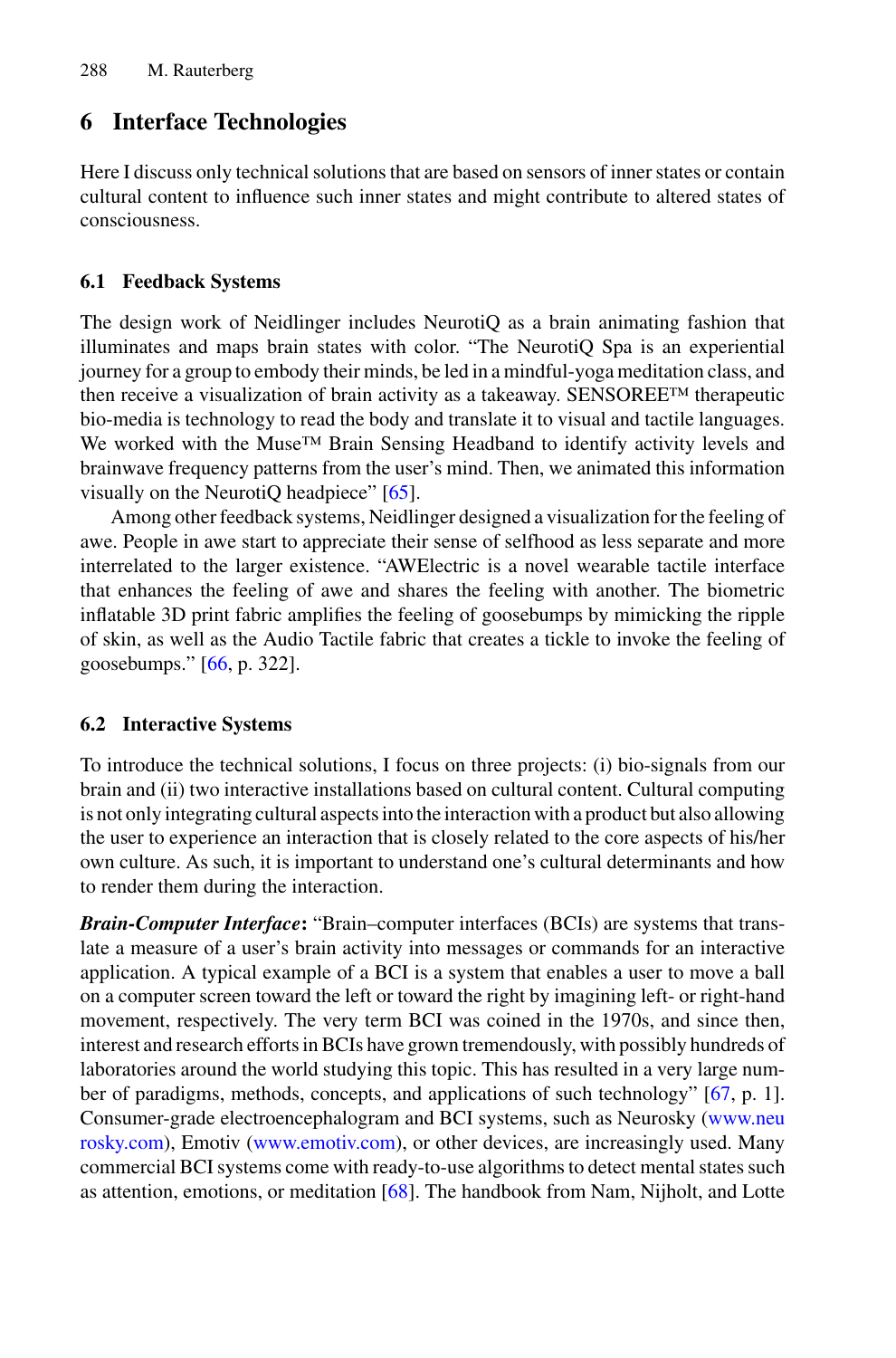provides an overview and tutorials of the multiple and rich facets of BCIs and their applications.

*ZENetic Computer:* The ZENetic computer from Tosa is an interactive tabletop installation as a means of cultural translation using scientific methods to represent essential aspects of Japanese culture based on Zen. "Using images—deriving from Buddhism and other Asian concepts, Sansui (landscape) paintings, poetry, and kimonos—that have not heretofore been the focus of computing, the authors project the style of communication developed by Zen schools over hundreds of years into an exotic computing world that users can explore. Through encounters with Zen koans and haiku, the user is constantly and sharply forced to confirm his or her self-awareness for the purposes of the story. There is no one right answer to be found anywhere" [69, p. 205].

*ALICE Project***:** We addressed individually and collectively the cultural determinants of the Western culture in our ALICE project. Based on the narrative 'Alice Adventures in Wonderland', we have built a mixed reality installation to provide and investigate cultural user experiences. Alice's adventures happen in a world of paradox, the absurd, and the improbable. The key aspects of *Alice in Wonderland* are: (1) a nonlinear, nonconstant time flow, (2) a distortion of experience in space and with other characters, and (3) a counterintuitive, commonsense defying heuristics. The ALICE installation consisted of six consecutive stages, like a theme park attraction. The visitor moved individually and alone through them, one after the other [70].

In her quest, Alice had to go through surreal locations and events. The user in the role of Alice will go through an interactive experience and for example, at the very beginning getting bored in a park scene. Our investigation addressed the sequential arousal and interdependencies of two drives: boredom and curiosity. Based on the literature, we introduced general design guidelines for arousing boredom and explain how boredom can result in curiosity. We designed a park environment with the entrance to the rabbit hole. Effectively arousing boredom can be demonstrated in our experiment. Based on the experimental results, we redesigned the park environment. In a second experiment effectively, arousing curiosity was shown so that the sequence of events (e.g., the appearance of the 'White rabbit' robot) had a significant positive influence on the arousal of curiosity and on triggering and guiding intended user behavior [71]. Later the user meets a Caterpillar, who questions the participant's whereabouts of his/her *self-concept*. To determine the effect of this experience, we used a method that measures changes in a person's implicit self-concept. We predict that the experience will have an unconscious effect on individual metamorphosis. Using the 'implicit association test' (IAT), we could find a significant effect in the hypothesized direction [72].

### **7 Conclusion**

Our brain, heart, and other organs are permanently active, even when we are asleep. The brain just changes the state of consciousness at different situations. In clinical practice, we can determine such levels; e.g., the *Rancho Los Amigos Scale* is an ordinal scale of recovery of function from traumatic brain injury and consists of eight ranks: (1) no response (coma); (2) generalized response (vegetative state); (3) localized response; (4)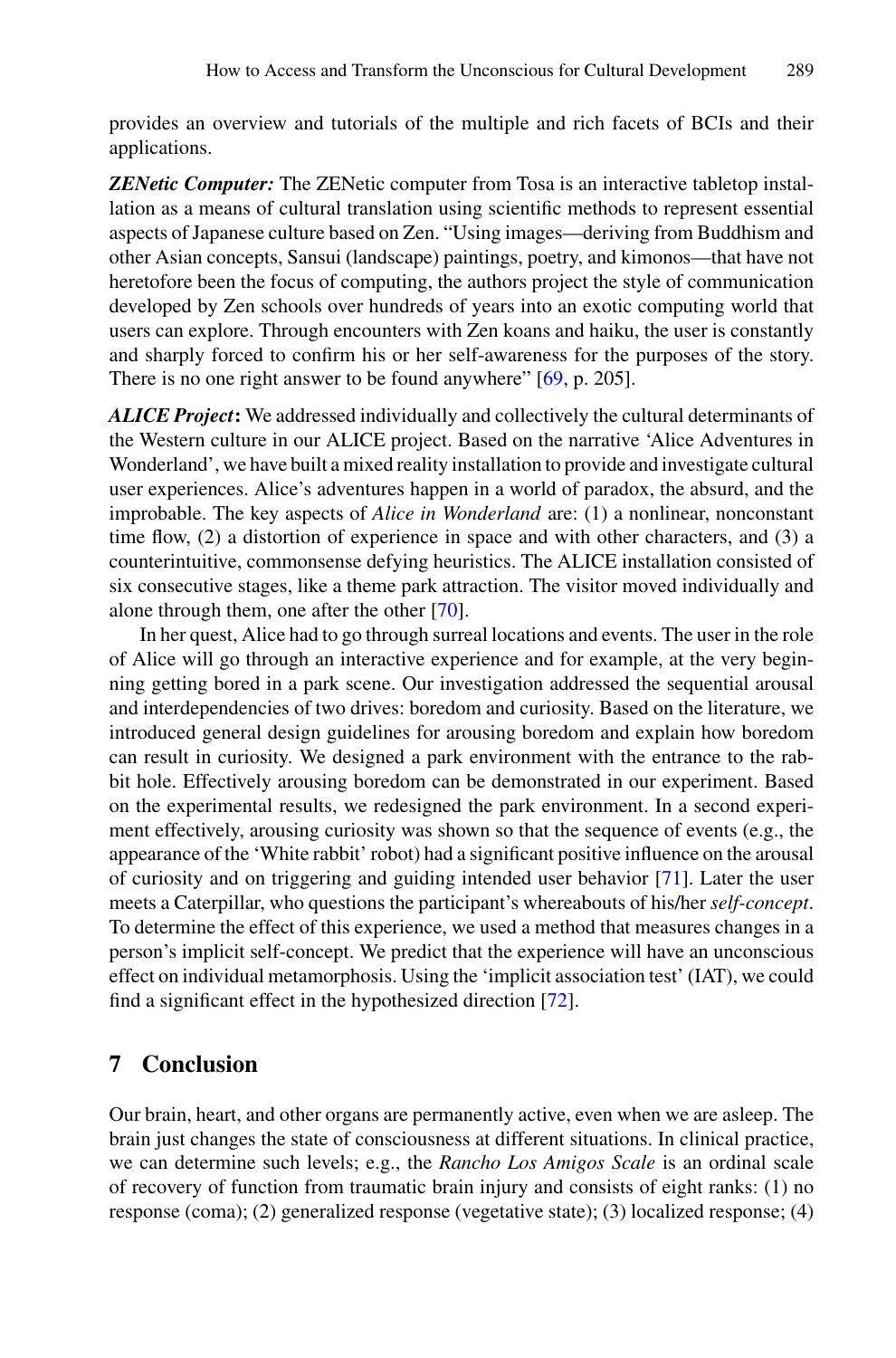confused-agitated; (5) confused, inappropriate, non-agitated; (6) confused-appropriate; (7) automatic-appropriate; (8) purposeful-appropriate [73]. Although this scale is one approach to measure levels of consciousness, it does not provide any deeper insight into the structure of consciousness. This scale is primarily based on observable behavioral response patterns. Unfortunately, more recent investigations do not provide useful additions [74].

Based on all the discussed literature above, I introduce the five-level model of consciousness (see Table 1). Level-0 describes all bodily activities which are not at all available through introspection (e.g., automated motoric behavior); level-1 is the unconscious part of our mind that needs special techniques (e.g. hypnosis) to get access to; level-2 is the sub-conscious part that we can access indirectly through free association or when we remember dreams, etc.; level-3 is the pre-conscious part that we can easily directly and indirectly control through our attention [75]; level-4 is our direct and immediate conscious experience. The difference between level-4 and level-3 can be described by an analogy: level-4 is like a torch and lights up the spot of our conscious, while level-3 is the whole 'dark' area where we can direct the torch beam to.

| Level               | Description                                                                                                 | Introspective<br>access possible           | External support<br>required     |
|---------------------|-------------------------------------------------------------------------------------------------------------|--------------------------------------------|----------------------------------|
| $0$ - non-conscious | All bodily processes<br>unavailable by any kind<br>of introspective method                                  | No, only by<br>neuro-scientific<br>methods | Yes, indirectly                  |
| 1 - un-conscious    | All indirectly available<br>content and operations of<br>the mind below the level<br>of conscious awareness | No, e.g. by<br>hypnosis                    | Yes, directly                    |
| 2 - sub-conscious   | All mental content to be<br>only indirectly available                                                       | Yes, indirectly by<br>free association     | Partially                        |
| 3 - pre-conscious   | All mental content to be<br>available by explicit<br>attention allocation                                   | Yes, by own extra<br>effort                | No but possible, e.g.<br>priming |
| 4 - conscious       | Direct conscious<br>experience                                                                              | Yes, normal flow                           | N <sub>0</sub>                   |

**Table 1.** The five different levels of consciousness.

Overall, our whole body, including our brain, is not only permanently active but also of huge information processing capacity. The cultural content is mainly embedded in level-1, if not also in level-0. It remains unclear where to place the collective unconscious of Jung exactly [76]. Emotions can be interpreted as messages from the unconsciousness to our consciousness.

**Acknowledgment.** I am very grateful for all the informative discussions I had with my dear colleagues over the last decades regarding aspects of this paper (alphabetically sorted): H. Aarts,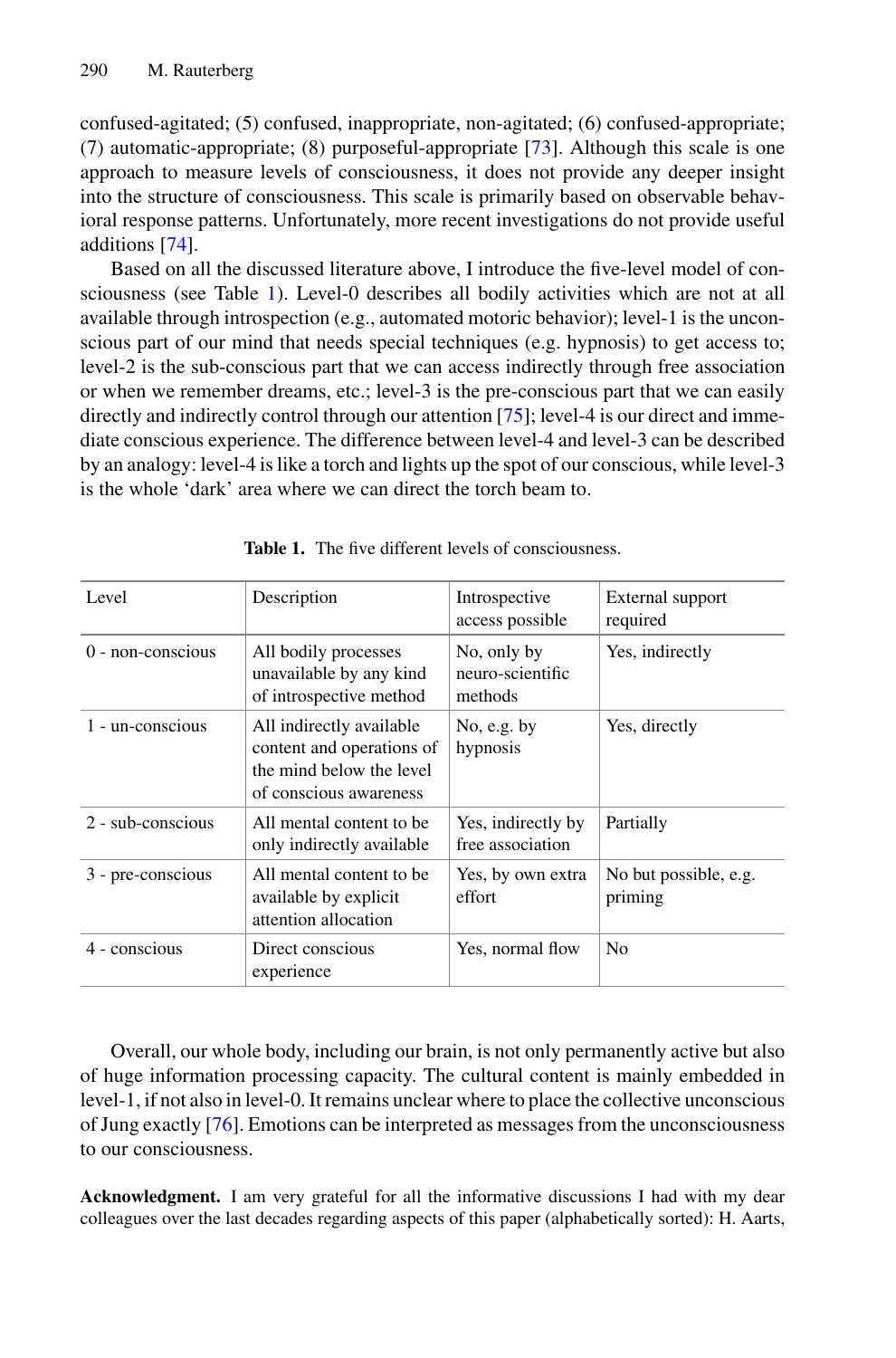E. Barakova, HM. Chang, A. Dijksterhuis, J. Hu, C. Hummels, L. Ivonin, F. Kaiser, T. Kooijmans, BB. Li, R. Nakatsu, K. Overbeeke†, F. Ritter, P. Saariluoma, B. Salem, N. Tosa, M. Verkerk, S. Wensveen, D. Zhou.

# **References**

- 1. Rauterberg, M.: From personal to cultural computing: how to assess a cultural experience. In: Kempter, G., Hellberg, P.V. (eds.) uDayIV–Information Nutzbar Machen, pp. 13–21. Pabst Science Publisher, Lengerich (2006)
- 2. Shackel, B.: Ergonomics for a computer. Design **120**(1), 36–39 (1959)
- 3. Casalegno, F.: Thought on the convergence of digital media, memory, and social and urban spaces. Space Cult. **7**(3), 313–326 (2004)
- 4. Saariluoma, P., Cañas, J.J., Leikas, J.: Designing for Life: A Human Perspective on Technology Development. Palgrave Macmillan, London (2016)
- 5. Nakatsu, R., Rauterberg, M., Salem, B.: Forms and theories of communication: from multimedia to Kansei mediation. Multimed. Syst. **11**(3), 304–312 (2006)
- 6. Tosa, N.: Cross-Cultural Computing: An Artist's Journey. Springer Series on Cultural Computing, Edited by. E. Edmonds. Springer, Heidelberg (2016)
- 7. Minkov, M.: Cross-Cultural Analysis: The Science and Art of Comparing the World's Modern Societies and Their Cultures. SAGE Publication, Los Angeles (2013)
- 8. Hofstede, G.H., Hofstede, G.J., Minkov, M.: Cultures and Organizations: Software of the Mind-Intercultural Cooperation and Its Importance for Survival. McGraw-Hill, New York (2005)
- 9. Jung, C.G.: The Collected Works: The Archetypes and the Collective Unconscious (1954). 2nd edn. Bollingen Series XX, Edited by H. Read, vol. 9, part 1. Princeton University Press, Princeton (1969)
- 10. Chalmers, D.: The hard problem of consciousness. In: Velmans, M., Schneider, S. (eds.) The Blackwell Companion to Consciousness, pp. 225–235. Blackwell Publishing, Malden (2007)
- 11. Dennett, D.C.: Consciousness Explained. Penguin Books, London (1993)
- 12. James, W.: The Principles of Psychology. American Science Series-Advanced Course, vol. 1. Henry Holt and Company, New York (1890)
- 13. Baars, B.J., Gage, N.M. (eds.): Cognition, Brain, and Consciousness: Introduction to Cognitive Neuroscience, 2nd edn. Academic Press, New York (2010)
- 14. Carruthers, P.: Higher-order theories of consciousness. In: Schneider, S., Velmans, M. (eds.) The Blackwell Companion to Consciousness, pp. 288–297. Wiley, Hoboken (2017)
- 15. Chalmers, D.J.: The Conscious Mind In the Search of a Theory of Conscious Experience. Department of Philosophy, University of California, Santa Cruz, pp. 1–387 (1995)
- 16. Crane, T.: The unity of unconsciousness. Proc. Aristot. Soc. **117**(1), 4–20 (2017)
- 17. Hofmann, W., Wilson, T.D.: Consciousness, introspection, and the adaptive unconscious. In: Gawronski, B., Payne, B.K. (eds.) Handbook of Implicit Social Cognition: Measurement, Theory, and Applications, pp. 197–215. Guilford Press, New York (2010)
- 18. Skinner, B.F.: Science and Human Behavior (1953), Online edn. The B.F. Skinner Foundation, Cambridge (2005)
- 19. Newell, A., Simon, H.A.: Human Problem Solving. Prentice-Hall, Englewood Cliffs (1972)
- 20. Velmans, M.: Is human information processing conscious? Behav. Brain Sci. **14**(4), 651–726 (1991)
- 21. Kahneman, D.: Maps of bounded rationality: a perspective on intuitive judgment and choice. Nobel Prize Lecture **8**(1), 351–401 (2002)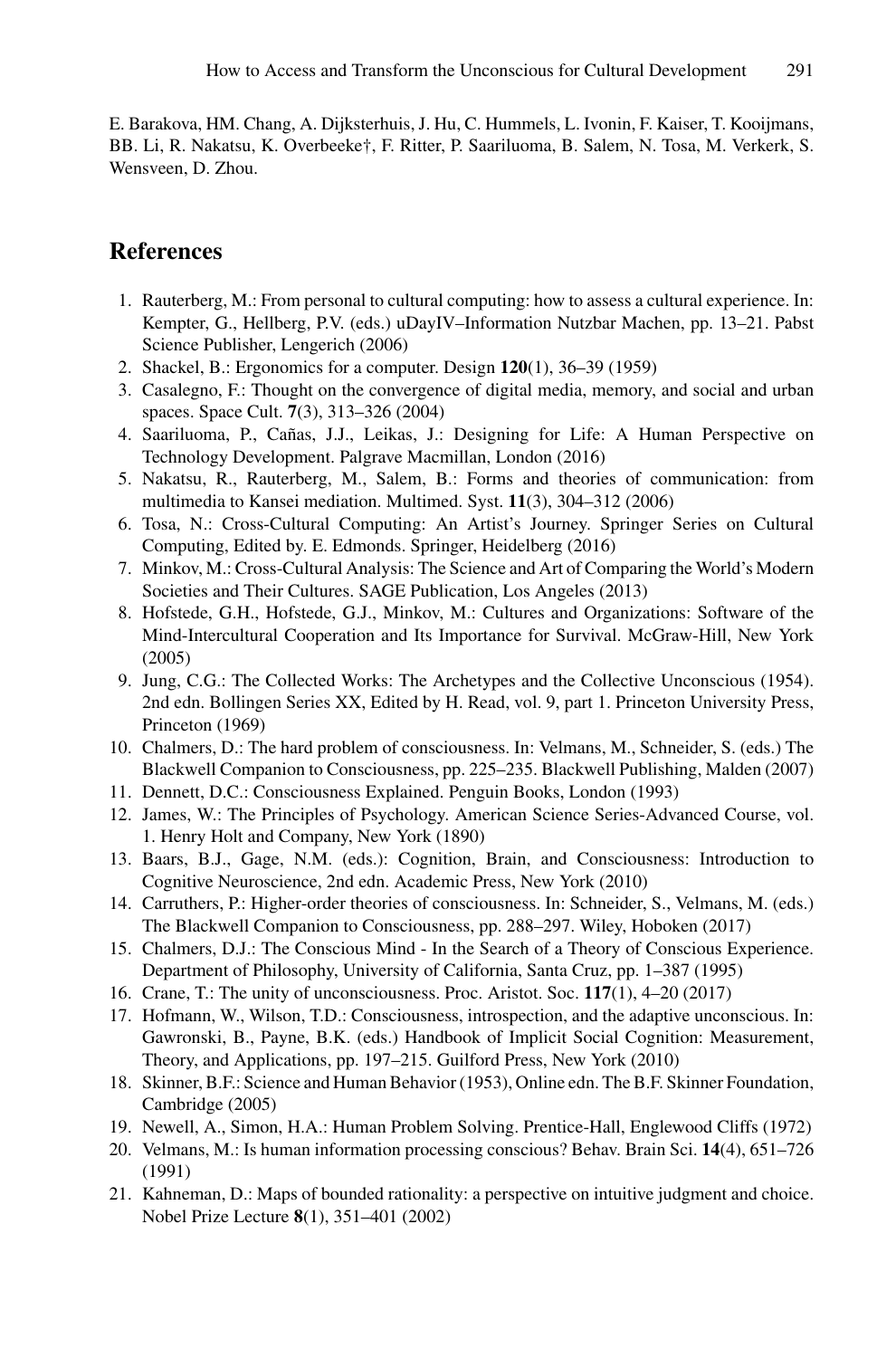- 22. Dijksterhuis, A., Nordgren, L.F.: A theory of unconscious thought. Perspect. Psychol. Sci. **1**(2), 95–109 (2006)
- 23. Sleigh, J., Warnaby, C., Tracey, I.: General anaesthesia as fragmentation of selfhood: insights from electroencephalography and neuroimaging. Br. J. Anaesth. **121**(1), 233–240 (2018)
- 24. Wundt, W.: Outlines of Psychology. Wilhelm Engelmann, Leipzig (1897)
- 25. Descartes, R.: A Discourse on the Method of Correctly Conducting One's Reason and Seeking Truth in the Sciences (1637). Oxfords World's Classics. Oxford University Press, Oxford (2006)
- 26. Schacter, D.L. (eds.): Memory Distortion: How Minds, Brains, and Societies Reconstruct the Past. Harvard University Press, Cambridge (1995)
- 27. Varela, F.J., Thompson, E., Rosch, E.: The Embodied Mind: Cognitive Sscience and Human Experience, Revised edn. MIT Press, Cambridge (2016)
- 28. Gaines, B.R.: Knowledge acquisition: past, present and future. Int. J. Hum Comput. Stud. **71**(2), 135–156 (2013)
- 29. Gaines, B.R.: An overview of knowledge-acquisition and transfer. Int. J. Man Mach. Stud. **26**(4), 453–472 (1987)
- 30. Lieberman, D.A.: Behaviorism and the mind: a (limited) call for a return to introspection. Am. Psychol. **34**(4), 319–333 (1979)
- 31. Schwitzgebel, E.: Introspection. In: Zalta, E.N. (eds.) The Stanford Encyclopedia of Philosophy. The Metaphysics Research Lab, Stanford, pp. 1–49 (2019)
- 32. Valsiner, J.: From Methodology to Methods in Human Psychology. SpringerBriefs in Theoretical Advances in Psychology, Edited by J. Valsiner. Springer, Cham (2017)
- 33. Ericsson, K.A., Simon, H.A.: Protocol Analysis: Verbal Reports as Data, Revised edn. MIT Press, Cambridge (1996)
- 34. Hay, L., Cash, P., McKilligan, S.: The future of design cognition analysis. Des. Sci. **6**(e20), 1–26 (2020)
- 35. Rauterberg, M.: A method of a quantitative measurement of cognitive complexity. In: van der Veer, G., et al. (eds.) Human-Computer Interaction: Tasks and Organisation, pp. 295–307. CUD Publication, Rome (1992)
- 36. Rauterberg, M.: AMME: an automatic mental model evaluation to analyse user behaviour traced in a finite, discrete state space. Ergonomics **36**(11), 1369–1380 (1993)
- 37. Ivory, M.Y., Hearst, M.A.: The state of the art in automating usability evaluation of user interfaces. ACM Comput. Surv. **33**(4), 470–516 (2001)
- 38. Rauterberg, M.: About faults, errors, and other dangerous things. In: Ntuen, C.A., Park, E.H. (eds.) Human Interaction with Complex Systems: Conceptual Principles and Design Practice, pp. 291–305. Springer, Heidelberg (1996). [https://doi.org/10.1007/978-1-4613-1447-9\\_20](https://doi.org/10.1007/978-1-4613-1447-9_20)
- 39. Da Silva, H.P., Fred, A., Martins, R.: Biosignals for everyone. IEEE Pervasive Comput. **13**(4), 64–71 (2014)
- 40. Picard, R.W.: Affective Computing. MIT Press, Cambridge (2000)
- 41. Pentland, A.: Honest Signals: How They Shape our World. MIT Press, Cambridge (2010)
- 42. Kang, Y., Demiris, G.: Self-report pain assessment tools for cognitively intact older adults: integrative review. Int. J. Older People Nurs. **13**(2 [e12170]), 1–29 (2018)
- 43. Xu, X., Huang, Y.: Objective pain assessment: a key for the management of chronic pain. F1000Research **9[F1000 Faculty Rev]**(35), 1–7 (2020)
- 44. Ivonin, L., et al.: Traces of unconscious mental processes in introspective reports and physiological responses. PloS One **10**(4, article e0124519), 1–31 (2015)
- 45. Anderson, J.R.: The Architecture of Cognition. Harvard University Press, Cambridge (1983)
- 46. Laird, J.E.: The Soar Cognitive Architecture. MIT Press, Cambridge (2012)
- 47. Sun, R.: Anatomy of the Mind: Exploring Psychological Mechanisms and Processes with the Clarion Cognitive Architecture. Oxford Series on Cognitive Models and Architectures, Edited by F.E. Ritter. Oxford University Press, New York (2016)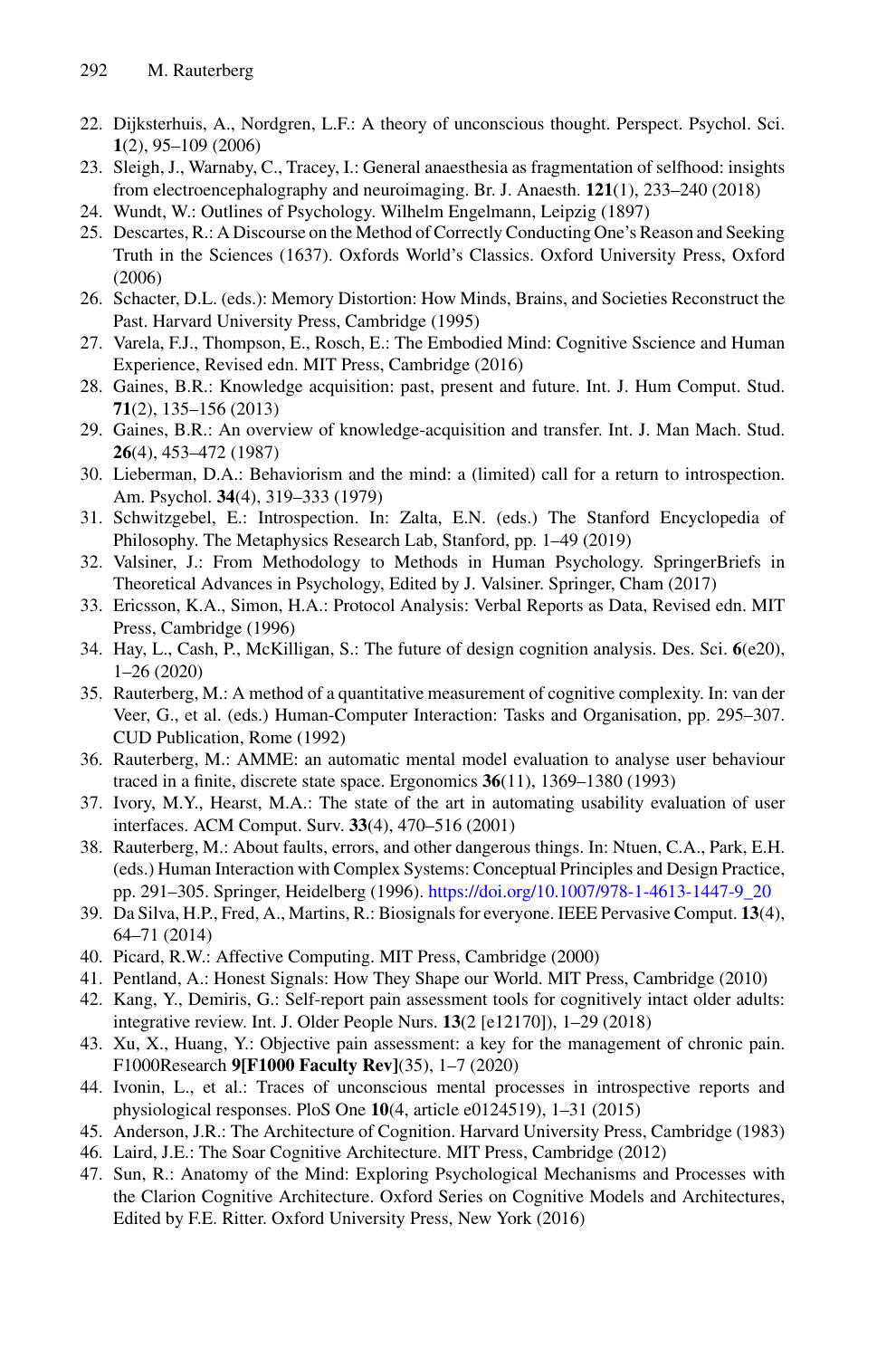- 48. Kotseruba, I., Tsotsos, J.K.: 40 years of cognitive architectures: core cognitive abilities and [practical applications. Artif. Intell. Rev.](https://doi.org/10.1007/s10462-018-9646-y) **53**(1), 17–94 (2018). https://doi.org/10.1007/s10462- 018-9646-y
- 49. Freud, S.: The Standard Edition of the Complete Psychological Works of Sigmund Freud, vol. XIX-The Ego and the Id, and Other works. Hogarth Press, London (1975)
- 50. Freud, S.: New Introductory Lectures on Psychoanalysis. Carlton House, New York (1933)
- 51. Kahneman, D.: Thinking, Fast and Slow. 1st pbk. edn. Farrar, Straus and Giroux, New York (2013)
- 52. Tomasi, D., Wang, G.-J., Volkow, N.D.: Energetic cost of brain functional connectivity. Proc. Natl. Acad. Sci. **110**(33), 13642–13647 (2013)
- 53. Sun, R., Wilson, N., Lynch, M.: Emotion: a unified mechanistic interpretation from a cognitive architecture. Cogn. Comput. **8**(1), 1–14 (2016)
- 54. Libet, B.: How does conscious experience arise? The neural time factor. Brain Res. Bull. **50**(5–6), 339–340 (1999)
- 55. Rauterberg, M.: Emotions as a communication medium between the unconscious and the conscious. In: Nakatsu, R., Tosa, N., Naghdy, F., Wong, K.W., Codognet, P. (eds.) ECS 2010. [IAICT, vol. 333, pp. 198–207. Springer, Heidelberg \(2010\).](https://doi.org/10.1007/978-3-642-15214-6_20) https://doi.org/10.1007/978-3- 642-15214-6\_20
- 56. Ludwig, A.M.: Altered states of consciousness. In: Tart, C.T. (ed.) Altered States of Consciousness, pp. 11–24. Anchor Books, New York (1972)
- 57. Bonhomme, V., et al.: General anesthesia: a probe to explore consciousness. Front. Syst. Neurosci. **13**(1), 36 (2019)
- 58. Pollan, M.: How to Change Your Mind: What the New Science of Psychedelics Teaches Us about Consciousness, Dying, Addiction, Depression, and Transcendence. Penguin Books, New York (2018)
- 59. Kihlstrom, J.F.: Hypnosis. Annu. Rev. Psychol. **36**(1), 385–418 (1985)
- 60. Burrows, G.D., Stanley, R.O.: Introduction to clinical hypnosis and the hypnotic phenomena. In: Burrows, G.D., Stanley, R.O., Bloom, P.B. (eds.) International Handbook of Clinical Hypnosis, pp. 3–17. Wiley, Chichester (2001)
- 61. Bargh, J.A., Pietromonaco, P.: Automatic information processing and social perception: the influence of trait information presented outside of conscious awareness on impression formation. J. Pers. Soc. Psychol. **43**(3), 437–449 (1982)
- 62. Dijksterhuis, A., Chartrand, T.L., Aarts, H.: Effects of priming and perception on social behavior and goal pursuit. In: Bargh, J.A. (ed.) Social Psychology and the Unconscious: The Automaticity of Higher Mental Processes, pp. 51–135. Psychology Press, New York (2007)
- 63. Lucini, F.A., et al.: How the brain transitions from conscious to subliminal perception. Neuroscience **411**(1), 280–290 (2019)
- 64. De Coppet, D. (ed.): Understanding Rituals. Routledge, New York (2002)
- 65. Neidlinger, K.: NeurotiQ Spa (2021). <https://www.sensoree.com/artifacts/neurotiq-spa/>
- 66. Neidlinger, K., et al.: AWElectric: that gave me goosebumps, did you feel it too? In: Peiris, R.L. (eds.) Proceedings of the Eleventh International Conference on Tangible, Embedded, and Embodied Interaction, pp. 315–324. ACM, New York (2017)
- 67. Nam, C.S., Nijholt, A., Lotte, F. (eds.): Brain–Computer Interfaces Handbook: Technological and Theoretical Advances. CRC Press, Boca Raton (2018)
- 68. Tan, L.-F., et al.: Effect of mindfulness meditation on brain–computer interface performance. Conscious. Cogn. **23**(1), 12–21 (2014)
- 69. Tosa, N., Matsuoka, S.: ZENetic computer: exploring Japanese culture. Leonardo **39**(3), 205–211 (2006)
- 70. Nakevska, M., et al.: Alice's adventures in an immersive mixed reality environment. In: IEEE International Symposium on Mixed and Augmented Reality (ISMAR), pp. 303–304. IEEE, Piscataway (2012)